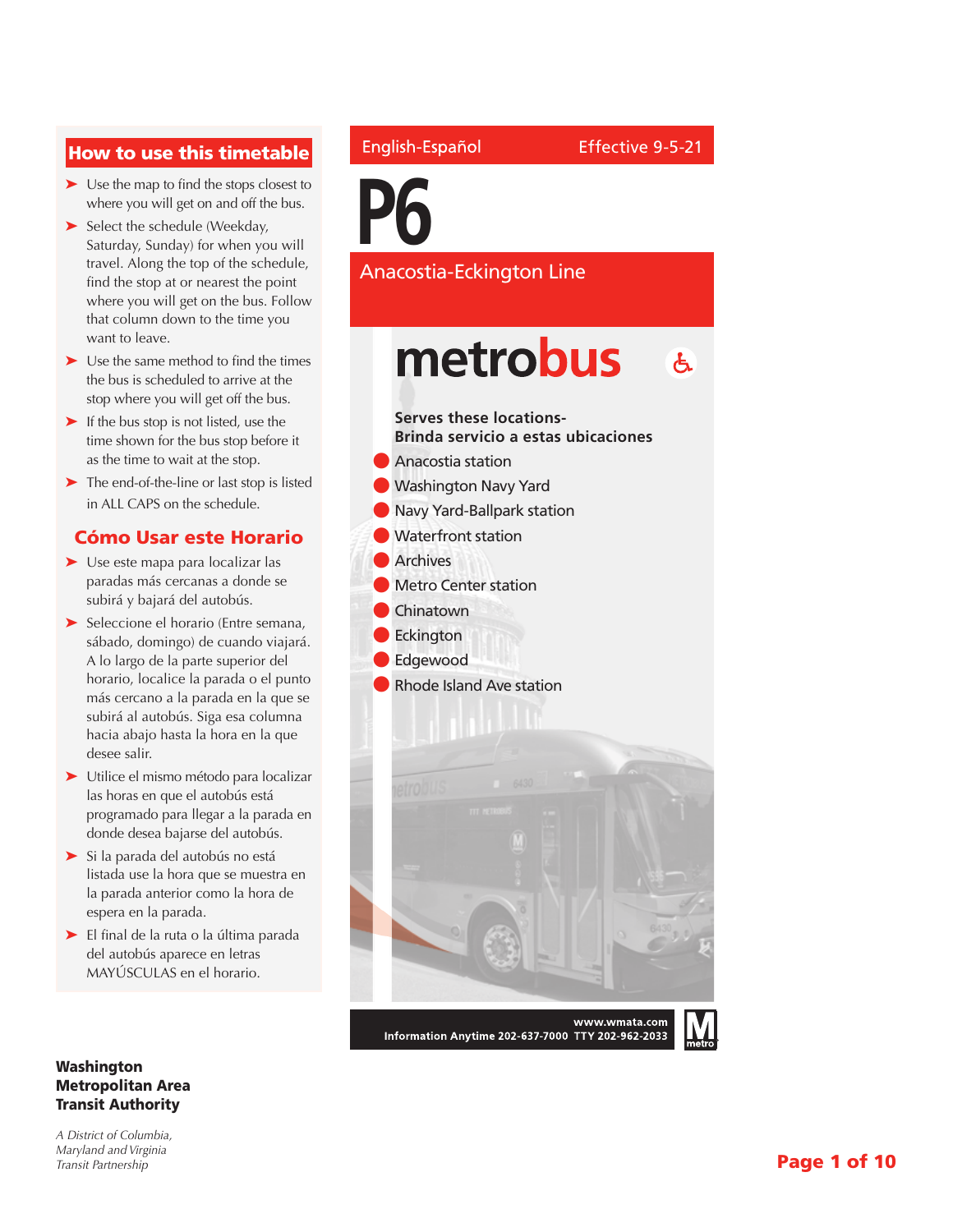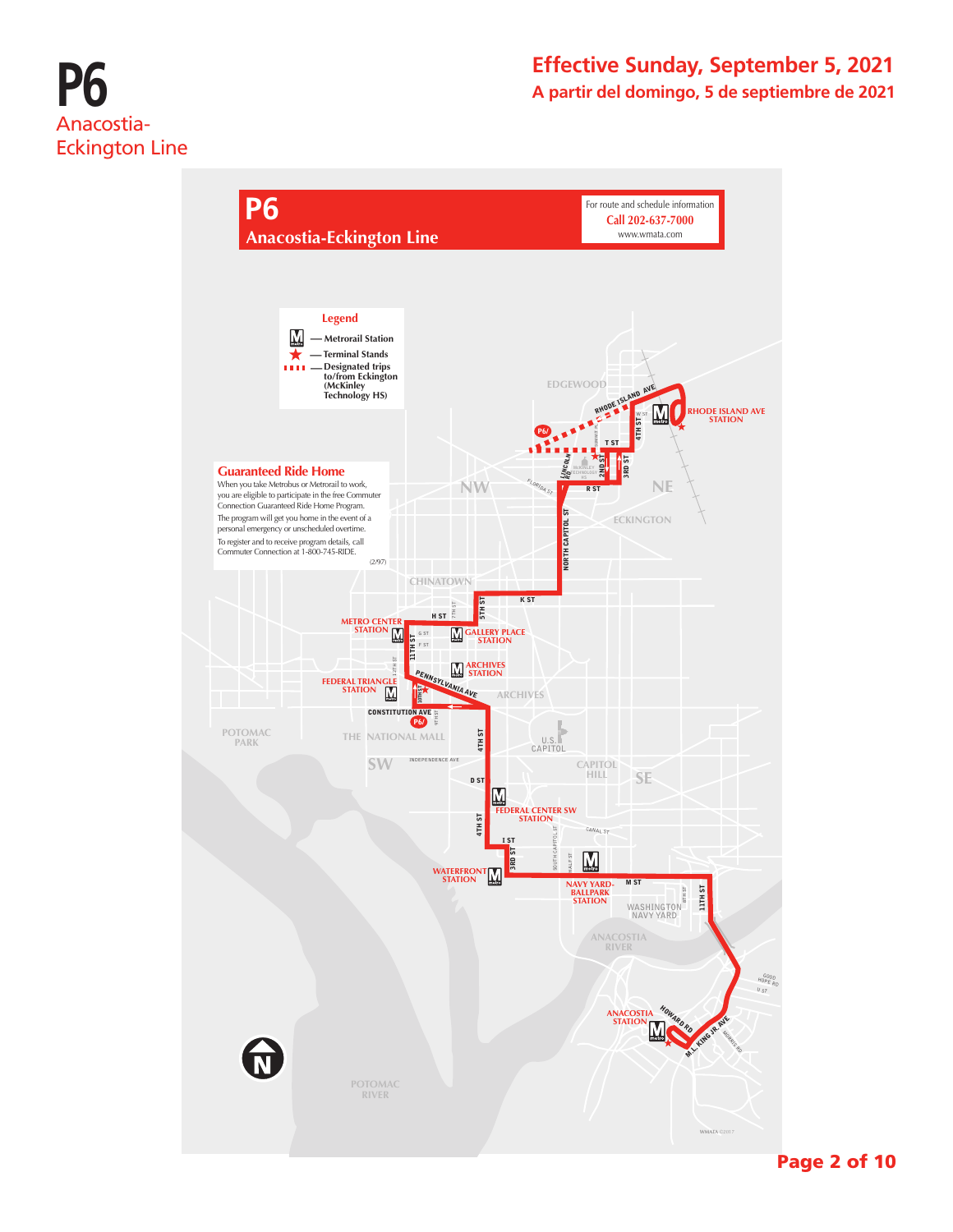|                        | <b>Monday thru Friday</b> - De Lunes a viernes |                                            |                                                                       |                                                |                                                                                         |                                                                                                 |                                                                  |                                                    |                                                       |                                                       |                                                  |  |  |
|------------------------|------------------------------------------------|--------------------------------------------|-----------------------------------------------------------------------|------------------------------------------------|-----------------------------------------------------------------------------------------|-------------------------------------------------------------------------------------------------|------------------------------------------------------------------|----------------------------------------------------|-------------------------------------------------------|-------------------------------------------------------|--------------------------------------------------|--|--|
| Route<br>Number        | Anacostia<br>M                                 | M<br>&<br>8th<br>Sts. SE<br>(Navy<br>Yard) | M &<br>South<br>Capitol<br>Sts SE<br>(Navy<br>Yard-<br>Ballpark)<br>M | 4th St.<br>&<br>Indepen-<br>dence<br>Ave<br>SW | 10th<br>$St.$ &<br>Pennsyl-<br>vania<br>Ave.<br><b>NW</b><br>$(AR -$<br><b>CHIVES</b> ) | Pennsyl-<br>vania<br>Ave. &<br>7th<br>St.<br><b>NW</b><br>(Archives)<br>$\overline{\mathsf{M}}$ | H & 7th<br>Sts. NW<br>(Gallery<br>P()<br>$\overline{\mathsf{M}}$ | North<br>Capitol<br>St.<br>&<br>Florida<br>Ave. NE | T St.<br>$\&$<br>Summit<br>Pl. NE<br>(Ecking-<br>ton) | 4th<br>&<br>W<br>Sts.<br><b>NE</b><br>(Edge-<br>wood) | <b>RHODE</b><br><b>ISLAND</b><br><b>AVE</b><br>M |  |  |
|                        |                                                |                                            |                                                                       |                                                |                                                                                         | <b>AM Service - Servicio matutino</b>                                                           |                                                                  |                                                    |                                                       |                                                       |                                                  |  |  |
| <b>P6</b>              | 4:30                                           | 4:38                                       | 4:42                                                                  | 4:49                                           | ÷,                                                                                      | 4:53                                                                                            | 4:59                                                             | 5:07                                               | ÷,                                                    | 5:13                                                  | 5:15                                             |  |  |
| <b>P6/</b>             | 4:40                                           | 4:48                                       | 4:52                                                                  | 4:59                                           | 5:04                                                                                    | $\overline{\phantom{a}}$                                                                        | $\qquad \qquad \blacksquare$                                     | $\overline{\phantom{0}}$                           | $\bar{a}$                                             | $\overline{\phantom{0}}$                              | $\overline{\phantom{0}}$                         |  |  |
| <b>P6/</b>             | 4:50                                           | 4:58                                       | 5:02                                                                  | 5:09                                           | 5:14                                                                                    | ÷                                                                                               | ÷,                                                               |                                                    | ÷,                                                    | L                                                     |                                                  |  |  |
| <b>P6</b>              | 5:00                                           | 5:10                                       | 5:14                                                                  | 5:22                                           | $\overline{a}$                                                                          | 5:27                                                                                            | 5:34                                                             | 5:42                                               | $\overline{\phantom{a}}$                              | 5:48                                                  | 5:50                                             |  |  |
| <b>P6/</b>             | 5:10                                           | 5:18                                       | 5:22                                                                  | 5:29                                           | 5:34                                                                                    | ÷                                                                                               |                                                                  |                                                    | ä,                                                    | L,                                                    | ÷                                                |  |  |
| <b>P6</b>              | 5:25                                           | 5:35                                       | 5:39                                                                  | 5:47                                           | $\overline{a}$                                                                          | 5:52                                                                                            | 5:59                                                             | 6:07                                               | $\frac{1}{2}$                                         | 6:13                                                  | 6:15                                             |  |  |
| <b>P6</b>              | 5:45                                           | 5:56                                       | 6:01                                                                  | 6:10                                           | ä,                                                                                      | 6:14                                                                                            | 6:22                                                             | 6:36                                               | ÷,                                                    | 6:43                                                  | 6:46                                             |  |  |
| <b>P6</b>              | 6:05                                           | 6:16                                       | 6:21                                                                  | 6:30                                           | $\overline{\phantom{0}}$                                                                | 6:34                                                                                            | 6:42                                                             | 6:56                                               | $\frac{1}{2}$                                         | 7:03                                                  | 7:06                                             |  |  |
| <b>P6</b>              | 6:25                                           | 6:36                                       | 6:41                                                                  | 6:50                                           | ä,                                                                                      | 6:54                                                                                            | 7:02                                                             | 7:16                                               | ÷,                                                    | 7:23                                                  | 7:26                                             |  |  |
| <b>P6</b>              | 6:45                                           | 6:59                                       | 7:04                                                                  | 7:14                                           | $\overline{a}$                                                                          | 7:19                                                                                            | 7:29                                                             | 7:44                                               | $\overline{\phantom{0}}$                              | 7:51                                                  | 7:54                                             |  |  |
| <b>P6</b>              | 7:00                                           | 7:14                                       | 7:19                                                                  | 7:29                                           | ä,                                                                                      | 7:34                                                                                            | 7:44                                                             | 7:59                                               | ÷,                                                    | 8:06                                                  | 8:09                                             |  |  |
| <b>P6</b>              | 7:15                                           | 7:29                                       | 7:34                                                                  | 7:44                                           | $\overline{a}$                                                                          | 7:49                                                                                            | 7:59                                                             | 8:14                                               | $\overline{\phantom{0}}$                              | 8:21                                                  | 8:24                                             |  |  |
| <b>P6</b>              | 7:30                                           | 7:44                                       | 7:49                                                                  | 7:59                                           | ä,                                                                                      | 8:04                                                                                            | 8:14                                                             | 8:29                                               | $\overline{\phantom{a}}$                              | 8:36                                                  | 8:39                                             |  |  |
| <b>P6</b><br><b>P6</b> | 7:45<br>8:00                                   | 7:59<br>8:14                               | 8:04<br>8:19                                                          | 8:14<br>8:29                                   | $\overline{a}$                                                                          | 8:19                                                                                            | 8:29<br>8:44                                                     | 8:44<br>8:59                                       | $\overline{\phantom{0}}$                              | 8:51<br>9:06                                          | 8:54<br>9:09                                     |  |  |
| <b>P6</b>              | 8:15                                           | 8:25                                       | 8:30                                                                  | 8:39                                           | ä,                                                                                      | 8:34<br>8:45                                                                                    | 8:54                                                             | 9:08                                               | $\overline{\phantom{a}}$<br>$\frac{1}{2}$             | 9:14                                                  | 9:18                                             |  |  |
| <b>P6</b>              | 8:30                                           | 8:40                                       | 8:45                                                                  | 8:54                                           | $\overline{a}$<br>÷                                                                     | 9:00                                                                                            | 9:09                                                             | 9:23                                               | ÷                                                     | 9:29                                                  | 9:33                                             |  |  |
| <b>P6</b>              | 8:45                                           | 8:55                                       | 9:00                                                                  | 9:09                                           | L,                                                                                      | 9:15                                                                                            | 9:24                                                             | 9:38                                               | $\frac{1}{2}$                                         | 9:44                                                  | 9:48                                             |  |  |
| <b>P6</b>              | 9:00                                           | 9:10                                       | 9:15                                                                  | 9:24                                           | ÷                                                                                       | 9:30                                                                                            | 9:39                                                             | 9:53                                               | ÷                                                     | 9:59                                                  | 10:03                                            |  |  |
| <b>P6</b>              | 9:24                                           | 9:34                                       | 9:39                                                                  | 9:48                                           | $\overline{a}$                                                                          | 9:54                                                                                            | 10:03                                                            | 10:17                                              | $\frac{1}{2}$                                         | 10:23                                                 | 10:27                                            |  |  |
| <b>P6</b>              | 9:48                                           | 9:58                                       | 10:03                                                                 | 10:12                                          | ÷                                                                                       | 10:18                                                                                           | 10:27                                                            | 10:41                                              | ÷                                                     | 10:47                                                 | 10:51                                            |  |  |
| <b>P6</b>              | 10:12                                          | 10:22                                      | 10:27                                                                 | 10:36                                          | $\overline{a}$                                                                          | 10:42                                                                                           | 10:51                                                            | 11:05                                              | $\frac{1}{2}$                                         | 11:11                                                 | 11:15                                            |  |  |
| <b>P6</b>              | 10:36                                          | 10:46                                      | 10:51                                                                 | 11:00                                          | $\overline{\phantom{0}}$                                                                | 11:06                                                                                           | 11:15                                                            | 11:29                                              | ÷                                                     | 11:35                                                 | 11:39                                            |  |  |
| <b>P6</b>              | 11:00                                          | 11:10                                      | 11:15                                                                 | 11:24                                          | $\overline{a}$                                                                          | 11:30                                                                                           | 11:39                                                            | 11:53                                              | $\overline{\phantom{a}}$                              | 11:59                                                 | 12:03                                            |  |  |
| <b>P6</b>              | 11:24                                          | 11:34                                      | 11:39                                                                 | 11:48                                          | $\overline{\phantom{0}}$                                                                | 11:54                                                                                           | 12:03                                                            | 12:17                                              | ä,                                                    | 12:23                                                 | 12:27                                            |  |  |
| <b>P6</b>              | 11:48                                          | 11:58                                      | 12:03                                                                 | 12:12                                          | $\overline{a}$                                                                          | 12:18                                                                                           | 12:27                                                            | 12:41                                              | ÷,                                                    | 12:47                                                 | 12:51                                            |  |  |

## **• Northbound To Rhode Island Ave. station**

l *— For early morning and late night service between Anacostia station, Southern Ave. station and Livingston, see timetables for routes A2 and A6,7,8.*

 $\blacktriangledown$  *- Trip operates on days when public school is open.*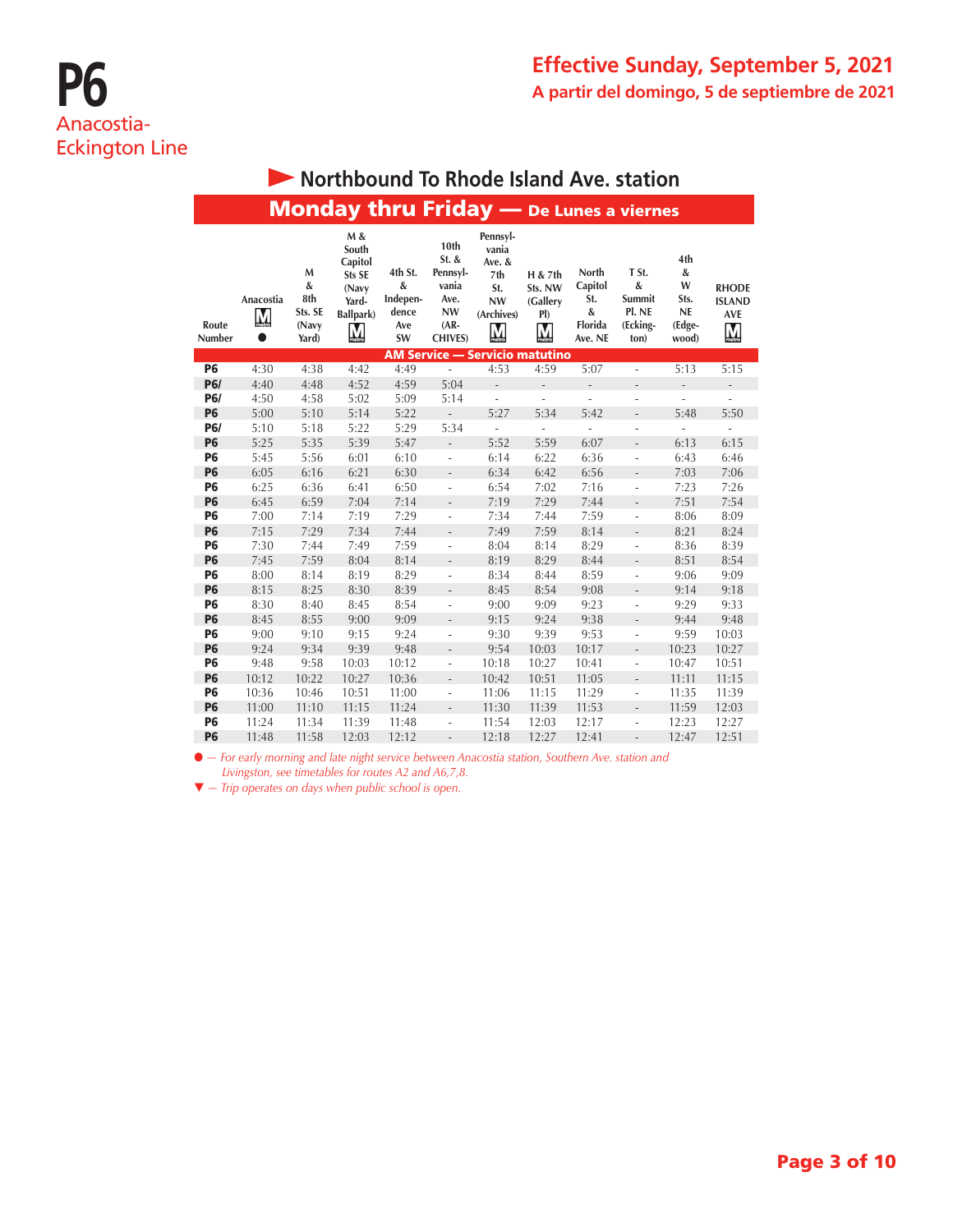|                 |                             |                                            | <b>Monday thru Friday</b> - De Lunes a viernes                               |                                                |                                                                                       |                                                                           |                                            |                                                    |                                                    |                                                       |                                                  |
|-----------------|-----------------------------|--------------------------------------------|------------------------------------------------------------------------------|------------------------------------------------|---------------------------------------------------------------------------------------|---------------------------------------------------------------------------|--------------------------------------------|----------------------------------------------------|----------------------------------------------------|-------------------------------------------------------|--------------------------------------------------|
| Route<br>Number | Anacostia<br>M<br>$\bullet$ | М<br>&<br>8th<br>Sts. SE<br>(Navy<br>Yard) | M &<br>South<br>Capitol<br>Sts SE<br>(Navy<br>Yard-<br><b>Ballpark)</b><br>Μ | 4th St.<br>&<br>Indepen-<br>dence<br>Ave<br>SW | 10th<br>St. &<br>Pennsyl-<br>vania<br>Ave.<br><b>NW</b><br>$(AR -$<br><b>CHIVES</b> ) | Pennsyl-<br>vania<br>Ave. &<br>7th<br>St.<br><b>NW</b><br>(Archives)<br>M | H & 7th<br>Sts. NW<br>(Gallery<br>PI)<br>М | North<br>Capitol<br>St.<br>&<br>Florida<br>Ave. NE | T St.<br>&<br>Summit<br>Pl. NE<br>(Ecking-<br>ton) | 4th<br>&<br>W<br>Sts.<br><b>NE</b><br>(Edge-<br>wood) | <b>RHODE</b><br><b>ISLAND</b><br><b>AVE</b><br>M |
|                 |                             |                                            |                                                                              |                                                | <b>PM Service — Servicio vespertino</b>                                               |                                                                           |                                            |                                                    |                                                    |                                                       |                                                  |
| P6              | 12:12                       | 12:22                                      | 12:27                                                                        | 12:36                                          | ÷,                                                                                    | 12:42                                                                     | 12:51                                      | 1:05                                               | $\overline{\phantom{a}}$                           | 1:11                                                  | 1:15                                             |
| P <sub>6</sub>  | 12:36                       | 12:46                                      | 12:51                                                                        | 1:00                                           |                                                                                       | 1:06                                                                      | 1:15                                       | 1:29                                               |                                                    | 1:35                                                  | 1:39                                             |
| P <sub>6</sub>  | 1:00                        | 1:10                                       | 1:15                                                                         | 1:24                                           | L                                                                                     | 1:30                                                                      | 1:39                                       | 1:53                                               | ÷,                                                 | 1:59                                                  | 2:03                                             |
| <b>P6</b>       | 1:20                        | 1:32                                       | 1:37                                                                         | 1:47                                           |                                                                                       | 1:52                                                                      | 2:02                                       | 2:19                                               |                                                    | 2:26                                                  | 2:30                                             |
| P6              | 1:40                        | 1:52                                       | 1:57                                                                         | 2:07                                           | $\overline{a}$                                                                        | 2:12                                                                      | 2:22                                       | 2:39                                               | $\overline{a}$                                     | 2:46                                                  | 2:50                                             |
| <b>P6</b>       | 2:00                        | 2:15                                       | 2:21                                                                         | 2:31                                           |                                                                                       | 2:36                                                                      | 2:46                                       | 3:03                                               |                                                    | 3:11                                                  | 3:16                                             |
| P6              | 2:15                        | 2:30                                       | 2:36                                                                         | 2:46                                           | L                                                                                     | 2:51                                                                      | 3:01                                       | 3:18                                               | $\overline{a}$                                     | 3:26                                                  | 3:31                                             |
| <b>P6</b>       | $\frac{1}{2}$               | $\label{eq:reduced}$                       | $\frac{1}{2}$                                                                | $\overline{a}$                                 |                                                                                       | $\overline{a}$                                                            | $\overline{a}$                             | $\overline{a}$                                     | $\blacktriangledown$ 3:20                          | 3:23                                                  | 3:29                                             |
| P <sub>6</sub>  | L,                          | $\overline{\phantom{a}}$                   | $\Box$                                                                       | $\frac{1}{2}$                                  | $\overline{a}$                                                                        | L,                                                                        | L,                                         | $\overline{\phantom{a}}$                           | $\blacktriangledown$ 3:30                          | 3:33                                                  | 3:39                                             |
| P6              | 2:30                        | 2:45                                       | 2:51                                                                         | 3:01                                           |                                                                                       | 3:06                                                                      | 3:16                                       | 3:33                                               | $\overline{a}$                                     | 3:41                                                  | 3:46                                             |
| P6              | 2:45                        | 3:00                                       | 3:06                                                                         | 3:16                                           | ÷                                                                                     | 3:21                                                                      | 3:31                                       | 3:48                                               | $\overline{a}$                                     | 3:56                                                  | 4:01                                             |
| P6              | 3:00                        | 3:15                                       | 3:21                                                                         | 3:31                                           |                                                                                       | 3:36                                                                      | 3:46                                       | 4:03                                               |                                                    | 4:11                                                  | 4:16                                             |
| P6              | 3:15                        | 3:30                                       | 3:36                                                                         | 3:46                                           | L                                                                                     | 3:51                                                                      | 4:01                                       | 4:18                                               | ÷,                                                 | 4:26                                                  | 4:31                                             |
| P6              | 3:30                        | 3:44                                       | 3:49                                                                         | 3:59                                           |                                                                                       | 4:04                                                                      | 4:16                                       | 4:34                                               |                                                    | 4:41                                                  | 4:45                                             |
| P6              | 3:45                        | 3:59                                       | 4:04                                                                         | 4:14                                           |                                                                                       | 4:19                                                                      | 4:31                                       | 4:49                                               | J.                                                 | 4:56                                                  | 5:00                                             |
| P6              | 4:00                        | 4:14                                       | 4:19                                                                         | 4:29                                           |                                                                                       | 4:34                                                                      | 4:46                                       | 5:04                                               |                                                    | 5:11                                                  | 5:15                                             |
| P6              | 4:15                        | 4:29                                       | 4:34                                                                         | 4:44                                           | L,                                                                                    | 4:49                                                                      | 5:01                                       | 5:19                                               | ÷,                                                 | 5:26                                                  | 5:30                                             |
| P <sub>6</sub>  | 4:30                        | 4:44                                       | 4:49                                                                         | 4:59                                           |                                                                                       | 5:04                                                                      | 5:16                                       | 5:34                                               | Ē,                                                 | 5:41                                                  | 5:45                                             |
| P6              | 4:46                        | 5:00                                       | 5:05                                                                         | 5:15                                           | L,                                                                                    | 5:20                                                                      | 5:32                                       | 5:50                                               | ÷,                                                 | 5:57                                                  | 6:01                                             |
| P <sub>6</sub>  | 5:02                        | 5:12                                       | 5:17                                                                         | 5:26                                           |                                                                                       | 5:30                                                                      | 5:39                                       | 5:54                                               |                                                    | 6:00                                                  | 6:03                                             |
| P6              | 5:24                        | 5:34                                       | 5:39                                                                         | 5:48                                           | ä,                                                                                    | 5:52                                                                      | 6:01                                       | 6:16                                               | ÷,                                                 | 6:22                                                  | 6:25                                             |
| <b>P6</b>       | 5:48                        | 5:58                                       | 6:03                                                                         | 6:12                                           |                                                                                       | 6:16                                                                      | 6:25                                       | 6:40                                               | $\overline{a}$                                     | 6:46                                                  | 6:49                                             |
| P <sub>6</sub>  | 6:12                        | 6:22                                       | 6:27                                                                         | 6:36                                           | L                                                                                     | 6:40                                                                      | 6:49                                       | 7:04                                               | ÷,                                                 | 7:10                                                  | 7:13                                             |
| <b>P6</b>       | 6:36                        | 6:46                                       | 6:51                                                                         | 7:00                                           |                                                                                       | 7:04                                                                      | 7:13                                       | 7:28                                               |                                                    | 7:34                                                  | 7:37                                             |
| P6              | 7:00                        | 7:08                                       | 7:12                                                                         | 7:19                                           | L,                                                                                    | 7:23                                                                      | 7:30                                       | 7:42                                               | $\overline{a}$                                     | 7:48                                                  | 7:51                                             |
| <b>P6</b><br>P6 | 7:24<br>7:50                | 7:32<br>7:58                               | 7:36<br>8:02                                                                 | 7:43<br>8:09                                   | $\overline{a}$                                                                        | 7:47<br>8:13                                                              | 7:54<br>8:20                               | 8:06<br>8:32                                       | $\overline{\phantom{a}}$                           | 8:12<br>8:38                                          | 8:15<br>8:41                                     |
| P <sub>6</sub>  | 8:20                        | 8:28                                       | 8:32                                                                         | 8:39                                           |                                                                                       |                                                                           | 8:50                                       |                                                    |                                                    |                                                       | 9:11                                             |
| P6              |                             |                                            | 9:02                                                                         |                                                |                                                                                       | 8:43                                                                      |                                            | 9:02                                               |                                                    | 9:08                                                  |                                                  |
| <b>P6</b>       | 8:50<br>9:20                | 8:58<br>9:28                               | 9:32                                                                         | 9:09<br>9:39                                   | L,                                                                                    | 9:13<br>9:43                                                              | 9:20<br>9:50                               | 9:32<br>10:02                                      | ÷,                                                 | 9:38<br>10:08                                         | 9:41<br>10:11                                    |
| P6              | 9:50                        | 9:58                                       | 10:02                                                                        | 10:09                                          | L,                                                                                    | 10:13                                                                     | 10:20                                      | 10:30                                              | $\overline{\phantom{a}}$                           | 10:35                                                 | 10:37                                            |
| <b>P6</b>       | 10:20                       | 10:28                                      | 10:32                                                                        | 10:39                                          | L.                                                                                    | 10:43                                                                     | 10:50                                      | 11:00                                              |                                                    | 11:05                                                 | 11:07                                            |
| <b>P6</b>       | 10:50                       | 10:58                                      | 11:02                                                                        | 11:09                                          | L                                                                                     | 11:13                                                                     | 11:20                                      | 11:30                                              | i,                                                 | 11:35                                                 | 11:37                                            |
| <b>P6</b>       | 11:20                       | 11:28                                      | 11:32                                                                        | 11:39                                          | $\overline{a}$                                                                        | 11:43                                                                     | 11:50                                      | 12:00                                              |                                                    | 12:05                                                 | 12:07                                            |
| <b>P6</b>       | 11:50                       | 11:58                                      | 12:02                                                                        | 12:08                                          | L                                                                                     | 12:12                                                                     | 12:18                                      | 12:25                                              | L                                                  | 12:30                                                 | 12:32                                            |
|                 |                             |                                            | After Midnight Service — Servicio después de la medianoche                   |                                                |                                                                                       |                                                                           |                                            |                                                    |                                                    |                                                       |                                                  |
| <b>P6/</b>      | 12:20                       | 12:28                                      | 12:32                                                                        | 12:38                                          | 12:43                                                                                 | L,                                                                        | ä,                                         | $\overline{\phantom{a}}$                           | ÷,                                                 | $\overline{\phantom{a}}$                              | ÷,                                               |
| <b>P6/</b>      | 12:50                       | 12:58                                      | 1:02                                                                         | 1:08                                           | 1:13                                                                                  |                                                                           |                                            |                                                    |                                                    |                                                       |                                                  |
| P6/             | 1:20                        | 1:28                                       | 1:32                                                                         | 1:38                                           | 1:43                                                                                  | Ĭ.                                                                        |                                            | Ĭ.                                                 |                                                    |                                                       |                                                  |
| <b>P6/</b>      | 1:50                        | 1:58                                       | 2:02                                                                         | 2:08                                           | 2:13                                                                                  |                                                                           |                                            |                                                    |                                                    |                                                       |                                                  |

## **• Northbound To Rhode Island Ave. station**

l *— For early morning and late night service between Anacostia station, Southern Ave. station and Livingston, see timetables for routes A2 and A6,7,8.*

 $\blacktriangledown$  *- Trip operates on days when public school is open.*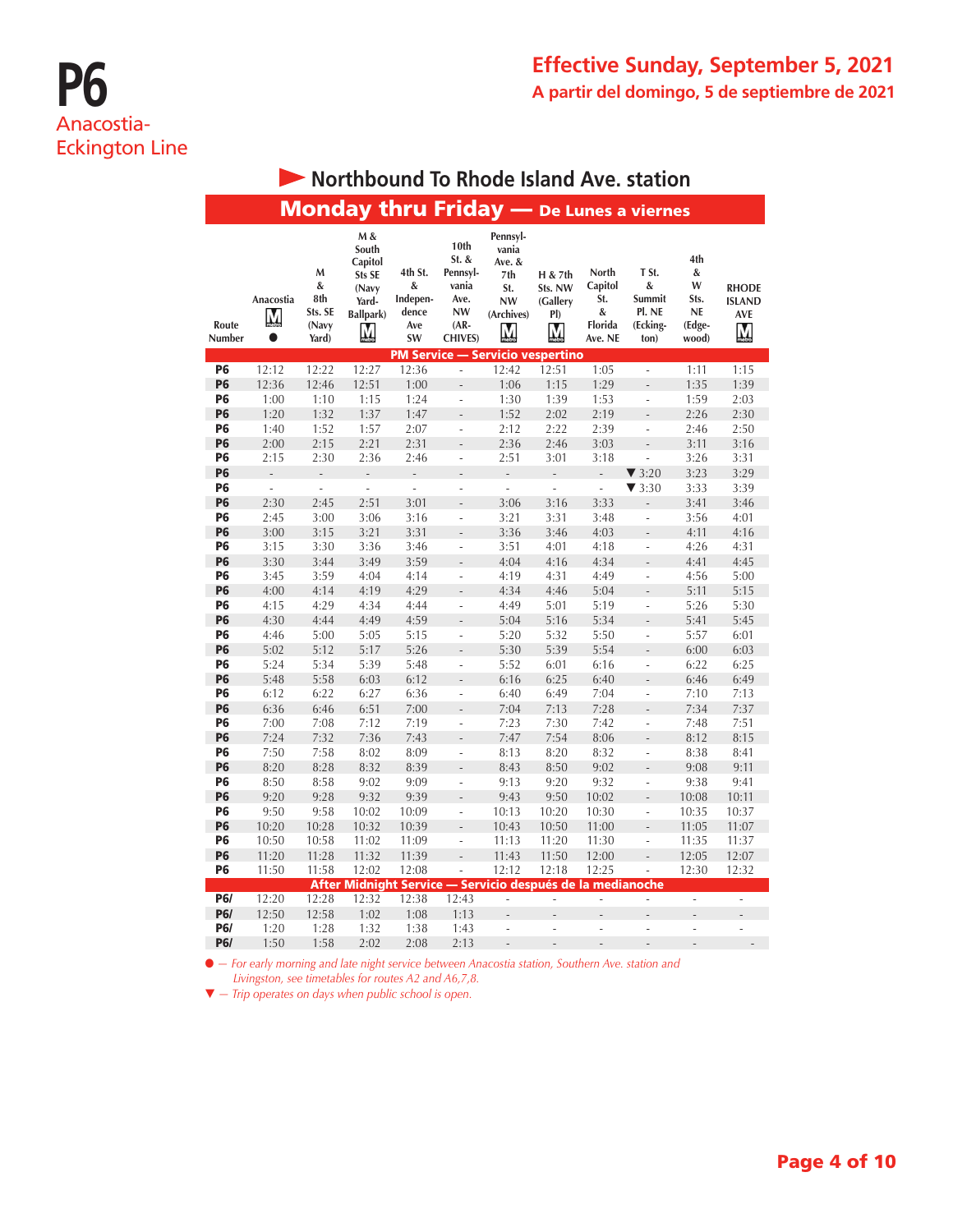## **Southbound To Anacostia station**

|                 |                                        |                                                       | <b>Monday thru Friday</b> — De Lunes a viernes              |                                                                    |                                                       |                                                    |                                                                      |                                                 |                                                                                 |                                               |                                 |
|-----------------|----------------------------------------|-------------------------------------------------------|-------------------------------------------------------------|--------------------------------------------------------------------|-------------------------------------------------------|----------------------------------------------------|----------------------------------------------------------------------|-------------------------------------------------|---------------------------------------------------------------------------------|-----------------------------------------------|---------------------------------|
| Route<br>Number | Rhode<br>Island<br>Ave<br>$\mathbf{M}$ | 4th<br>&<br>W<br>Sts.<br><b>NE</b><br>(Edge-<br>wood) | T St.<br>$\pmb{\&}$<br>Summit<br>Pl. NE<br>(ECKING-<br>TON) | North<br>Capitol<br>St.<br>$\boldsymbol{\&}$<br>Florida<br>Ave. NW | H & 7th<br>Sts. NW<br>(Gallery<br>PI)<br>$\mathbf{M}$ | 10th<br>$St.$ &<br>Pennsyl-<br>vania<br>Ave.<br>NW | Pennsyl-<br>vania<br>Ave. &<br>7th<br>St.<br><b>NW</b><br>(Archives) | 4th St.<br>&<br>Indepen-<br>dence<br>Ave.<br>SW | M &<br>1st<br>Sts. SE<br>(Navy<br>Yard-<br>Ballpark)<br>$\overline{\mathsf{M}}$ | M<br>&<br>9th<br>Sts.<br>SE<br>(Navy<br>Yard) | ANA-<br><b>COSTIA</b><br>M<br>0 |
|                 |                                        |                                                       |                                                             |                                                                    |                                                       |                                                    | <b>AM Service - Servicio matutino</b>                                |                                                 |                                                                                 |                                               |                                 |
| <b>P6</b>       | ä,                                     | ÷,                                                    | ÷,                                                          | i,                                                                 | ÷,                                                    | 4:10                                               | 4:12                                                                 | 4:15                                            | 4:23                                                                            | 4:27                                          | 4:33                            |
| <b>P6</b>       | $\overline{\phantom{m}}$               | $\overline{\phantom{a}}$                              | $\overline{\phantom{m}}$                                    | $\frac{1}{2}$                                                      | $\overline{\phantom{a}}$                              | 4:30                                               | 4:32                                                                 | 4:35                                            | 4:43                                                                            | 4:47                                          | 4:53                            |
| <b>P6</b>       | L                                      | ÷,                                                    | ÷,                                                          | ÷,                                                                 | ä,                                                    | 4:42                                               | 4:44                                                                 | 4:47                                            | 4:55                                                                            | 4:59                                          | 5:05                            |
| <b>P6</b>       | $\overline{a}$                         | $\overline{a}$                                        | $\frac{1}{2}$                                               | L,                                                                 | L,                                                    | 4:54                                               | 4:56                                                                 | 4:59                                            | 5:07                                                                            | 5:11                                          | 5:17                            |
| P <sub>6</sub>  | $\frac{1}{2}$                          | ÷,                                                    | ÷,                                                          | ÷,                                                                 | ÷,                                                    | 5:06                                               | 5:08                                                                 | 5:11                                            | 5:19                                                                            | 5:23                                          | 5:29                            |
| <b>P6</b>       | 5:00                                   | 5:05                                                  | $\overline{a}$                                              | 5:11                                                               | 5:20                                                  | $\overline{a}$                                     | 5:28                                                                 | 5:31                                            | 5:39                                                                            | 5:43                                          | 5:49                            |
| <b>P6</b>       | 5:30                                   | 5:35                                                  | ÷,                                                          | 5:42                                                               | 5:53                                                  | ÷,                                                 | 6:01                                                                 | 6:05                                            | 6:14                                                                            | 6:21                                          | 6:28                            |
| <b>P6</b>       | 5:55                                   | 6:00                                                  | $\qquad \qquad \blacksquare$                                | 6:07                                                               | 6:18                                                  | $\overline{\phantom{a}}$                           | 6:26                                                                 | 6:30                                            | 6:39                                                                            | 6:46                                          | 6:53                            |
| <b>P6</b>       | 6:20                                   | 6:25                                                  | ÷,                                                          | 6:32                                                               | 6:43                                                  | ÷,                                                 | 6:51                                                                 | 6:55                                            | 7:04                                                                            | 7:11                                          | 7:18                            |
| <b>P6</b>       | 6:40                                   | 6:46                                                  | $\overline{\phantom{a}}$                                    | 6:53                                                               | 7:06                                                  | $\overline{\phantom{0}}$                           | 7:15                                                                 | 7:19                                            | 7:29                                                                            | 7:36                                          | 7:44                            |
| <b>P6</b>       | 7:00                                   | 7:06                                                  | $\overline{\phantom{a}}$                                    | 7:13                                                               | 7:26                                                  | $\overline{\phantom{a}}$                           | 7:35                                                                 | 7:39                                            | 7:49                                                                            | 7:56                                          | 8:04                            |
| <b>P6</b>       | 7:15                                   | 7:21                                                  | $\overline{a}$                                              | 7:28                                                               | 7:41                                                  |                                                    | 7:50                                                                 | 7:54                                            | 8:04                                                                            | 8:11                                          | 8:19                            |
| <b>P6</b>       | 7:30                                   | 7:36                                                  | $\overline{\phantom{a}}$                                    | 7:43                                                               | 7:56                                                  | $\overline{\phantom{a}}$                           | 8:05                                                                 | 8:09                                            | 8:19                                                                            | 8:26                                          | 8:34                            |
| <b>P6/</b>      | 7:38                                   | $\overline{\phantom{a}}$                              | 7:51                                                        | $\overline{\phantom{a}}$                                           | $\overline{\phantom{a}}$                              | $\overline{a}$                                     | $\overline{\phantom{a}}$                                             | ٥                                               | $\overline{\phantom{a}}$                                                        | $\mathcal{L}^{\pm}$                           | ÷,                              |
| <b>P6</b>       | 7:45                                   | 7:52                                                  | L,                                                          | 8:01                                                               | 8:17                                                  | ä,                                                 | 8:26                                                                 | 8:30                                            | 8:40                                                                            | 8:46                                          | 8:53                            |
| <b>P6/</b>      | 7:52                                   | $\overline{\phantom{a}}$                              | 8:05                                                        | $\overline{\phantom{m}}$                                           | $\qquad \qquad -$                                     | $\overline{\phantom{0}}$                           | $\overline{\phantom{a}}$                                             | $\qquad \qquad -$                               | $\frac{1}{2}$                                                                   | $\blacksquare$                                | $\overline{a}$                  |
| <b>P6</b>       | 8:00                                   | 8:07                                                  | $\overline{a}$                                              | 8:16                                                               | 8:32                                                  | $\overline{\phantom{a}}$                           | 8:41                                                                 | 8:45                                            | 8:55                                                                            | 9:01                                          | 9:08                            |
| <b>P6/</b>      | 8:01                                   | $\frac{1}{2}$                                         | 8:16                                                        | $\qquad \qquad \blacksquare$                                       | $\overline{\phantom{a}}$                              | $\qquad \qquad -$                                  | $\qquad \qquad \blacksquare$                                         | $\overline{\phantom{a}}$                        | $\frac{1}{2}$                                                                   | $\overline{\phantom{a}}$                      | ÷,                              |
| <b>P6</b>       | 8:15                                   | 8:22                                                  | $\overline{\phantom{a}}$                                    | 8:31                                                               | 8:47                                                  | ÷                                                  | 8:56                                                                 | 9:00                                            | 9:10                                                                            | 9:16                                          | 9:23                            |
| <b>P6/</b>      | 8:15                                   | $\mathcal{L}^{\pm}$                                   | 8:28                                                        | $\overline{\phantom{a}}$                                           | $\overline{\phantom{a}}$                              | $\overline{a}$                                     | $\overline{\phantom{a}}$                                             | $\overline{\phantom{a}}$                        | $\overline{\phantom{a}}$                                                        | $\overline{\phantom{a}}$                      | $\overline{\phantom{a}}$        |
| <b>P6</b>       | 8:30                                   | 8:37                                                  | ä,                                                          | 8:46                                                               | 9:02                                                  | $\overline{\phantom{a}}$                           | 9:11                                                                 | 9:15                                            | 9:25                                                                            | 9:31                                          | 9:38                            |
| <b>P6</b>       | 8:45                                   | 8:52                                                  | $\overline{\phantom{a}}$                                    | 9:01                                                               | 9:17                                                  |                                                    | 9:26                                                                 | 9:30                                            | 9:40                                                                            | 9:46                                          | 9:53                            |
| <b>P6</b>       | 9:00                                   | 9:07                                                  | ÷,                                                          | 9:16                                                               | 9:32                                                  | ÷                                                  | 9:41                                                                 | 9:45                                            | 9:55                                                                            | 10:01                                         | 10:08                           |
| <b>P6</b>       | 9:24                                   | 9:30                                                  | $\frac{1}{2}$                                               | 9:37                                                               | 9:50                                                  | $\overline{a}$                                     | 10:00                                                                | 10:04                                           | 10:14                                                                           | 10:20                                         | 10:28                           |
| <b>P6</b>       | 9:48                                   | 9:54                                                  | L,                                                          | 10:01                                                              | 10:14                                                 | ÷,                                                 | 10:24                                                                | 10:28                                           | 10:38                                                                           | 10:44                                         | 10:52                           |
| <b>P6</b>       | 10:12                                  | 10:18                                                 | $\frac{1}{2}$                                               | 10:25                                                              | 10:38                                                 | $\overline{a}$                                     | 10:48                                                                | 10:52                                           | 11:02                                                                           | 11:08                                         | 11:16                           |
| <b>P6</b>       | 10:36                                  | 10:42                                                 | $\overline{\phantom{a}}$                                    | 10:49                                                              | 11:02                                                 | ÷,                                                 | 11:12                                                                | 11:16                                           | 11:26                                                                           | 11:32                                         | 11:40                           |
| <b>P6</b>       | 11:00                                  | 11:06                                                 | $\qquad \qquad \blacksquare$                                | 11:13                                                              | 11:26                                                 | $\overline{\phantom{0}}$                           | 11:36                                                                | 11:40                                           | 11:50                                                                           | 11:56                                         | 12:04                           |
| <b>P6</b>       | 11:24                                  | 11:30                                                 | ÷,                                                          | 11:37                                                              | 11:50                                                 | ÷                                                  | 12:00                                                                | 12:04                                           | 12:14                                                                           | 12:20                                         | 12:28                           |
| <b>P6</b>       | 11:48                                  | 11:54                                                 | $\overline{a}$                                              | 12:01                                                              | 12:14                                                 | $\overline{a}$                                     | 12:24                                                                | 12:28                                           | 12:38                                                                           | 12:44                                         | 12:52                           |

l *— For early morning and late night service between Anacostia station, Southern Ave. station and Livingston, see timetables for routes A2 and A6,7,8.*

 $\blacktriangledown$  *- Trip operates on days when public school is open.*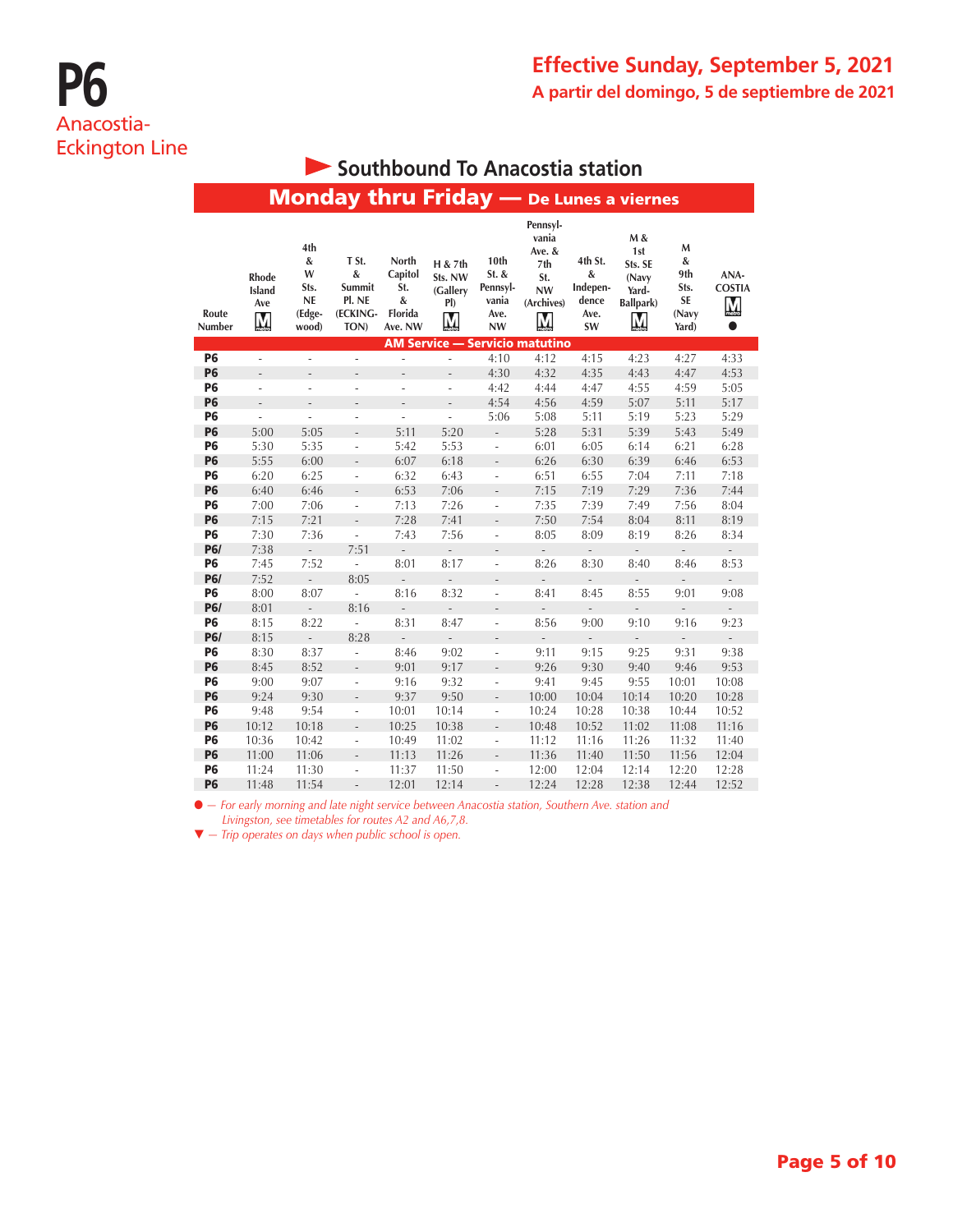|                        |                             |                                                       | Monday thru Friday - De Lunes a viernes                          |                                                    |                                            |                                                         |                                                                           |                                                 |                                                           |                                               |                                 |
|------------------------|-----------------------------|-------------------------------------------------------|------------------------------------------------------------------|----------------------------------------------------|--------------------------------------------|---------------------------------------------------------|---------------------------------------------------------------------------|-------------------------------------------------|-----------------------------------------------------------|-----------------------------------------------|---------------------------------|
| Route<br>Number        | Rhode<br>Island<br>Ave<br>M | 4th<br>&<br>W<br>Sts.<br><b>NE</b><br>(Edge-<br>wood) | T St.<br>&<br>Summit<br>Pl. NE<br>(ECKING-<br>TON)               | North<br>Capitol<br>St.<br>&<br>Florida<br>Ave. NW | H & 7th<br>Sts. NW<br>(Gallery<br>P()<br>M | 10th<br>St. &<br>Pennsyl-<br>vania<br>Ave.<br><b>NW</b> | Pennsyl-<br>vania<br>Ave. &<br>7th<br>St.<br><b>NW</b><br>(Archives)<br>M | 4th St.<br>&<br>Indepen-<br>dence<br>Ave.<br>SW | M &<br>1st<br>Sts. SE<br>(Navy<br>Yard-<br>Ballpark)<br>Μ | м<br>&<br>9th<br>Sts.<br>SE<br>(Navy<br>Yard) | ANA-<br><b>COSTIA</b><br>M<br>0 |
|                        |                             |                                                       |                                                                  |                                                    | <b>PM Service — Servicio vespertino</b>    |                                                         |                                                                           |                                                 |                                                           |                                               |                                 |
| <b>P6</b>              | 12:12                       | 12:18                                                 | ä,                                                               | 12:25                                              | 12:38                                      | $\overline{\phantom{a}}$                                | 12:48                                                                     | 12:52                                           | 1:02                                                      | 1:08                                          | 1:16                            |
| <b>P6</b>              | 12:36                       | 12:42                                                 | $\overline{a}$                                                   | 12:49                                              | 1:02                                       | $\overline{a}$                                          | 1:12                                                                      | 1:16                                            | 1:26                                                      | 1:32                                          | 1:40                            |
| P <sub>6</sub>         | 1:00                        | 1:06                                                  | ÷,                                                               | 1:13                                               | 1:26                                       | ÷,                                                      | 1:36                                                                      | 1:40                                            | 1:50                                                      | 1:56                                          | 2:04                            |
| <b>P6</b>              | 1:24                        | 1:30                                                  | $\overline{a}$                                                   | 1:37                                               | 1:50                                       | $\frac{1}{2}$                                           | 2:00                                                                      | 2:04                                            | 2:14                                                      | 2:20                                          | 2:28                            |
| <b>P6</b>              | 1:48                        | 1:54                                                  | $\overline{a}$                                                   | 2:01                                               | 2:14                                       | ÷,                                                      | 2:24                                                                      | 2:28                                            | 2:38                                                      | 2:44                                          | 2:52                            |
| <b>P6</b>              | 2:10                        | 2:16                                                  | $\overline{a}$                                                   | 2:23                                               | 2:36                                       | $\overline{a}$                                          | 2:46                                                                      | 2:50                                            | 3:00                                                      | 3:06                                          | 3:14                            |
| <b>P6</b>              | 2:25                        | 2:31                                                  | ÷,                                                               | 2:38                                               | 2:51                                       | $\overline{a}$                                          | 3:01                                                                      | 3:05                                            | 3:15                                                      | 3:21                                          | 3:29                            |
| <b>P6</b>              | 2:40                        | 2:48                                                  |                                                                  | 2:56                                               | 3:12                                       | Ĭ.                                                      | 3:23                                                                      | 3:28                                            | 3:39                                                      | 3:46                                          | 3:56                            |
| <b>P6</b>              | 2:55                        | 3:03                                                  | ÷,                                                               | 3:11                                               | 3:27                                       | ÷,                                                      | 3:38                                                                      | 3:43                                            | 3:54                                                      | 4:01                                          | 4:11                            |
| <b>P6</b>              | 3:10                        | 3:18                                                  |                                                                  | 3:26                                               | 3:42                                       | Ē,                                                      | 3:53                                                                      | 3:58                                            | 4:09                                                      | 4:16                                          | 4:26                            |
| <b>P6</b>              | 3:25                        | 3:33                                                  | ÷,                                                               | 3:41                                               | 3:57                                       | $\overline{a}$                                          | 4:08                                                                      | 4:13                                            | 4:24                                                      | 4:31                                          | 4:41                            |
| <b>P6</b>              | 3:40                        | 3:48                                                  | L                                                                | 3:56                                               | 4:12                                       | $\overline{a}$                                          | 4:23                                                                      | 4:28                                            | 4:39                                                      | 4:46                                          | 4:56                            |
| <b>P6</b>              | 3:55                        | 4:03                                                  | ÷,                                                               | 4:11                                               | 4:27                                       | i,                                                      | 4:38                                                                      | 4:43                                            | 4:54                                                      | 5:01                                          | 5:11                            |
| <b>P6</b>              | 4:10                        | 4:18                                                  | $\overline{a}$                                                   | 4:26                                               | 4:42                                       | Ĭ.                                                      | 4:53                                                                      | 4:58                                            | 5:09                                                      | 5:16                                          | 5:26                            |
| <b>P6</b>              | 4:25                        | 4:33                                                  | ÷,                                                               | 4:41                                               | 4:58                                       | ÷,                                                      | 5:09                                                                      | 5:13                                            | 5:25                                                      | 5:31                                          | 5:39                            |
| <b>P6</b>              | 4:40                        | 4:48                                                  | L.                                                               | 4:56                                               | 5:13                                       | $\overline{\phantom{m}}$                                | 5:24                                                                      | 5:28                                            | 5:40                                                      | 5:46                                          | 5:54                            |
| <b>P6</b>              | 4:55                        | 5:03                                                  | $\overline{a}$                                                   | 5:11                                               | 5:28                                       | ÷,                                                      | 5:39                                                                      | 5:43                                            | 5:55                                                      | 6:01                                          | 6:09                            |
| <b>P6</b>              | 5:10                        | 5:18                                                  |                                                                  | 5:26                                               | 5:43                                       | $\overline{a}$                                          | 5:54                                                                      | 5:58                                            | 6:10                                                      | 6:16                                          | 6:24                            |
| P <sub>6</sub>         | 5:30                        | 5:38                                                  | ÷                                                                | 5:46                                               | 6:03                                       | ÷                                                       | 6:14                                                                      | 6:18                                            | 6:30                                                      | 6:36                                          | 6:44                            |
| <b>P6</b>              | 5:55                        | 6:02                                                  |                                                                  | 6:10                                               | 6:24                                       | Ĭ.                                                      | 6:33                                                                      | 6:37                                            | 6:46                                                      | 6:51                                          | 6:57                            |
| <b>P6</b>              | 6:20                        | 6:27                                                  | ÷,                                                               | 6:35                                               | 6:49                                       | ä,                                                      | 6:58                                                                      | 7:02                                            | 7:11                                                      | 7:16                                          | 7:22                            |
| <b>P6</b>              | 6:50                        | 6:57                                                  |                                                                  | 7:05                                               | 7:19                                       | L.                                                      | 7:28                                                                      | 7:32                                            | 7:41                                                      | 7:46                                          | 7:52                            |
| <b>P6</b>              | 7:20                        | 7:26                                                  | ÷,                                                               | 7:33                                               | 7:45                                       | L,                                                      | 7:54                                                                      | 7:58                                            | 8:08                                                      | 8:13                                          | 8:18                            |
| <b>P6</b>              | 7:50                        | 7:56                                                  | L.                                                               | 8:03                                               | 8:15                                       | L.                                                      | 8:24                                                                      | 8:28                                            | 8:38                                                      | 8:43                                          | 8:48                            |
| <b>P6</b>              | 8:20                        | 8:24                                                  | ÷,                                                               | 8:30                                               | 8:41                                       | ÷                                                       | 8:49                                                                      | 8:52                                            | 9:01                                                      | 9:06                                          | 9:11                            |
| <b>P6</b>              | 8:50                        | 8:54                                                  | $\overline{a}$                                                   | 9:00                                               | 9:11                                       | Ĭ.                                                      | 9:19                                                                      | 9:22                                            | 9:31                                                      | 9:36                                          | 9:41                            |
| <b>P6</b>              | 9:20                        | 9:24                                                  | ÷,                                                               | 9:30                                               | 9:41                                       | ÷,                                                      | 9:49                                                                      | 9:52                                            | 10:01                                                     | 10:06                                         | 10:11                           |
| <b>P6</b>              | 9:50                        | 9:54                                                  | $\overline{a}$                                                   | 10:00                                              | 10:11                                      | $\frac{1}{2}$                                           | 10:19                                                                     | 10:22                                           | 10:31                                                     | 10:36                                         | 10:41                           |
| <b>P6</b><br><b>P6</b> | 10:20                       | 10:24                                                 | $\overline{a}$                                                   | 10:30                                              | 10:41                                      | L                                                       | 10:49                                                                     | 10:52                                           | 11:01                                                     | 11:06                                         | 11:11                           |
|                        | 10:50                       | 10:54                                                 | $\overline{a}$                                                   | 11:00                                              | 11:11                                      | $\overline{a}$                                          | 11:19                                                                     | 11:22                                           | 11:31                                                     | 11:36                                         | 11:41                           |
| <b>P6</b>              | 11:20                       | 11:23                                                 | i,                                                               | 11:28                                              | 11:37                                      | i,                                                      | 11:44                                                                     | 11:47                                           | 11:55                                                     | 11:59                                         | 12:04                           |
| <b>P6</b>              | 11:50                       | 11:53                                                 | $\overline{a}$                                                   | 11:58                                              | 12:07                                      | L,                                                      | 12:14                                                                     | 12:17                                           | 12:25                                                     | 12:29                                         | 12:34                           |
| <b>P6</b>              |                             |                                                       | After Midnight Service - Servicio después de la medianoche<br>÷, |                                                    |                                            | 12:43                                                   | 12:45                                                                     | 12:48                                           | 12:56                                                     |                                               |                                 |
| <b>P6</b>              | $\overline{\phantom{a}}$    | ÷,                                                    |                                                                  | ÷                                                  | L,                                         | 1:13                                                    | 1:15                                                                      | 1:18                                            | 1:25                                                      | 1:00<br>1:28                                  | 1:05<br>1:35                    |
| <b>P6</b>              |                             |                                                       |                                                                  |                                                    | $\overline{\phantom{0}}$                   |                                                         |                                                                           |                                                 |                                                           |                                               |                                 |
|                        | ÷,                          | ÷,                                                    | $\overline{a}$                                                   | ÷,                                                 | $\overline{a}$                             | 1:43                                                    | 1:45                                                                      | 1:48                                            | 1:55                                                      | 1:58                                          | 2:05                            |

### **Southbound To Anacostia station**

l *— For early morning and late night service between Anacostia station, Southern Ave. station and Livingston, see timetables for routes A2 and A6,7,8.*

t *— Trip operates on days when public school is open.*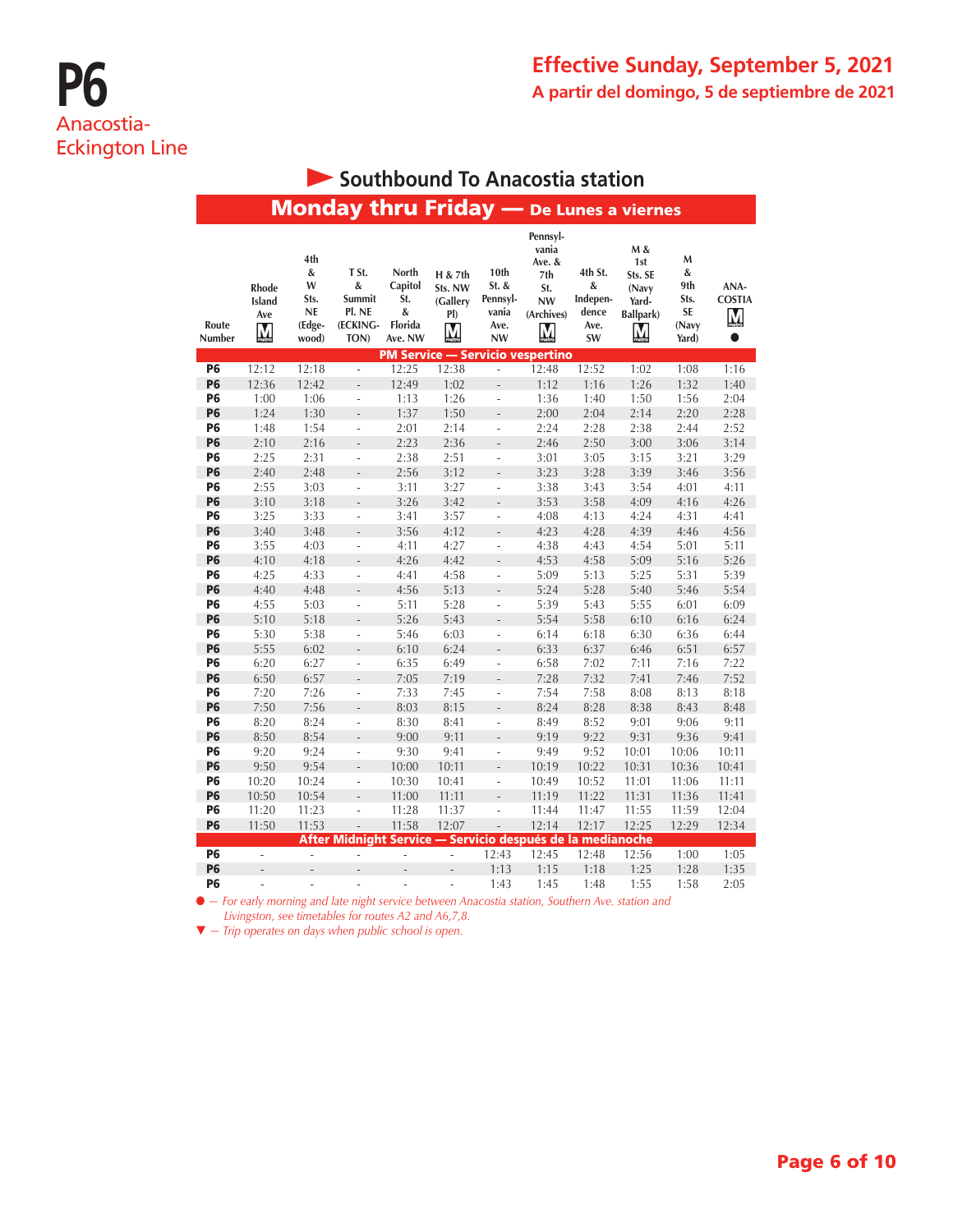# **P6** Anacostia-Eckington Line

## **• Northbound To Rhode Island Ave. station**

|                   | <b>Saturday</b> - Sábados   |                                               |                                                                        |                                                 |                                                                                  |                                                                           |                                            |                                                    |                                                |                                                  |  |  |  |
|-------------------|-----------------------------|-----------------------------------------------|------------------------------------------------------------------------|-------------------------------------------------|----------------------------------------------------------------------------------|---------------------------------------------------------------------------|--------------------------------------------|----------------------------------------------------|------------------------------------------------|--------------------------------------------------|--|--|--|
| Route<br>Number   | Anacostia<br>M<br>$\bullet$ | M<br>&<br>8th<br>Sts.<br>SE<br>(Navy<br>Yard) | M &<br>South<br>Capitol<br>Sts. SE<br>(Navy<br>Yard-<br>Ballpark)<br>M | 4th St.<br>&<br>Indepen-<br>dence<br>Ave.<br>SW | 10th<br>$St.$ &<br>Pennsyl-<br>vania<br>Ave.<br>NW<br>$(AR -$<br><b>CHIVES</b> ) | Pennsyl-<br>vania<br>Ave. &<br>7th<br>St.<br><b>NW</b><br>(Archives)<br>M | H & 7th<br>Sts. NW<br>(Gallery<br>PI)<br>Μ | North<br>Capitol<br>St.<br>&<br>Florida<br>Ave. NE | 4th<br>&<br>W<br>Sts.<br>NE<br>(Edge-<br>wood) | <b>RHODE</b><br><b>ISLAND</b><br><b>AVE</b><br>M |  |  |  |
|                   |                             |                                               |                                                                        |                                                 |                                                                                  | <b>AM Service - Servicio matutino</b>                                     |                                            |                                                    |                                                |                                                  |  |  |  |
| <b>P6/</b>        | 4:20                        | 4:27                                          | 4:31                                                                   | 4:37                                            | 4:40                                                                             | ÷                                                                         | $\overline{\phantom{a}}$                   | $\overline{a}$                                     | ÷,                                             | $\overline{a}$                                   |  |  |  |
| <b>P6/</b><br>P6/ | 4:50                        | 4:57<br>5:12                                  | 5:01<br>5:16                                                           | 5:07<br>5:22                                    | 5:10<br>5:25                                                                     | L.<br>$\overline{\phantom{a}}$                                            | L,<br>÷,                                   | $\overline{a}$<br>$\overline{a}$                   | L,<br>÷,                                       | L.<br>÷,                                         |  |  |  |
| <b>P6</b>         | 5:05<br>5:20                | 5:27                                          | 5:31                                                                   | 5:37                                            | $\overline{\phantom{m}}$                                                         | 5:40                                                                      | 5:47                                       | 5:55                                               | 6:01                                           | 6:03                                             |  |  |  |
| P6/               | 5:35                        | 5:42                                          | 5:46                                                                   | 5:52                                            | 5:55                                                                             | $\overline{a}$                                                            | $\overline{a}$                             | $\overline{a}$                                     |                                                | L                                                |  |  |  |
| <b>P6</b>         | 5:50                        | 5:58                                          | 6:02                                                                   | 6:09                                            | $\overline{a}$                                                                   | 6:12                                                                      | 6:19                                       | 6:27                                               | 6:33                                           | 6:35                                             |  |  |  |
| P6/               | 6:05                        | 6:13                                          | 6:17                                                                   | 6:24                                            | 6:27                                                                             | $\overline{a}$                                                            |                                            | ÷,                                                 |                                                |                                                  |  |  |  |
| P6                | 6:20                        | 6:28                                          | 6:32                                                                   | 6:39                                            | $\overline{a}$                                                                   | 6:42                                                                      | 6:49                                       | 6:57                                               | 7:03                                           | 7:05                                             |  |  |  |
| P6/               | 6:35                        | 6:43                                          | 6:47                                                                   | 6:54                                            | 6:57                                                                             | ÷,                                                                        | ÷,                                         | ÷,                                                 | ä,                                             | ä,                                               |  |  |  |
| <b>P6</b>         | 6:50                        | 6:59                                          | 7:03                                                                   | 7:10                                            | ÷,                                                                               | 7:15                                                                      | 7:22                                       | 7:34                                               | 7:41                                           | 7:43                                             |  |  |  |
| <b>P6/</b>        | 7:00                        | 7:08                                          | 7:12                                                                   | 7:19                                            | 7:22                                                                             | ÷,                                                                        |                                            | ÷,                                                 |                                                | $\frac{1}{2}$                                    |  |  |  |
| <b>P6/</b>        | 7:12                        | 7:20                                          | 7:24                                                                   | 7:31                                            | 7:34                                                                             | $\frac{1}{2}$                                                             |                                            | $\overline{a}$                                     |                                                | $\overline{a}$                                   |  |  |  |
| P6                | 7:25                        | 7:34                                          | 7:38                                                                   | 7:45                                            | $\frac{1}{2}$                                                                    | 7:50                                                                      | 7:57                                       | 8:09                                               | 8:16                                           | 8:18                                             |  |  |  |
| <b>P6</b>         | 8:00                        | 8:09                                          | 8:13                                                                   | 8:20                                            | $\frac{1}{2}$                                                                    | 8:25                                                                      | 8:32                                       | 8:44                                               | 8:51                                           | 8:53                                             |  |  |  |
| P6                | 8:35                        | 8:44                                          | 8:48                                                                   | 8:55                                            | $\overline{\phantom{a}}$                                                         | 9:00                                                                      | 9:07                                       | 9:19                                               | 9:26                                           | 9:28                                             |  |  |  |
| P6                | 9:10                        | 9:19                                          | 9:24                                                                   | 9:32                                            | $\overline{a}$                                                                   | 9:37                                                                      | 9:45                                       | 9:59                                               | 10:06                                          | 10:09                                            |  |  |  |
| Р6                | 9:45                        | 9:54                                          | 9:59                                                                   | 10:07                                           | $\overline{\phantom{a}}$                                                         | 10:12                                                                     | 10:20                                      | 10:34                                              | 10:41                                          | 10:44                                            |  |  |  |
| P6                | 10:20                       | 10:29                                         | 10:34                                                                  | 10:42                                           | $\overline{a}$                                                                   | 10:47                                                                     | 10:55                                      | 11:09                                              | 11:16                                          | 11:19                                            |  |  |  |
| P6                | 10:55                       | 11:04                                         | 11:09                                                                  | 11:17                                           | L                                                                                | 11:22                                                                     | 11:30                                      | 11:44                                              | 11:51                                          | 11:54                                            |  |  |  |
| P6                | 11:30                       | 11:39                                         | 11:44                                                                  | 11:52                                           | $\overline{a}$                                                                   | 11:57<br><b>PM Service - Servicio vespertino</b>                          | 12:05                                      | 12:19                                              | 12:26                                          | 12:29                                            |  |  |  |
| P6                | 12:05                       | 12:14                                         | 12:19                                                                  | 12:27                                           | $\overline{\phantom{a}}$                                                         | 12:32                                                                     | 12:40                                      | 12:54                                              | 1:01                                           | 1:04                                             |  |  |  |
| <b>P6</b>         | 12:40                       | 12:49                                         | 12:54                                                                  | 1:02                                            | L,                                                                               | 1:07                                                                      | 1:15                                       | 1:29                                               | 1:36                                           | 1:39                                             |  |  |  |
| P6                | 1:15                        | 1:24                                          | 1:29                                                                   | 1:37                                            | ÷,                                                                               | 1:42                                                                      | 1:50                                       | 2:04                                               | 2:11                                           | 2:14                                             |  |  |  |
| P6                | 1:50                        | 1:59                                          | 2:04                                                                   | 2:12                                            | $\overline{a}$                                                                   | 2:17                                                                      | 2:25                                       | 2:39                                               | 2:46                                           | 2:49                                             |  |  |  |
| P6                | 2:25                        | 2:34                                          | 2:39                                                                   | 2:47                                            | L                                                                                | 2:52                                                                      | 3:00                                       | 3:14                                               | 3:21                                           | 3:24                                             |  |  |  |
| P6                | 3:00                        | 3:09                                          | 3:14                                                                   | 3:22                                            | $\overline{a}$                                                                   | 3:27                                                                      | 3:35                                       | 3:49                                               | 3:56                                           | 3:59                                             |  |  |  |
| P6                | 3:35                        | 3:44                                          | 3:49                                                                   | 3:57                                            | $\overline{a}$                                                                   | 4:02                                                                      | 4:10                                       | 4:24                                               | 4:31                                           | 4:34                                             |  |  |  |
| P6                | 4:10                        | 4:19                                          | 4:24                                                                   | 4:32                                            | $\overline{\phantom{m}}$                                                         | 4:37                                                                      | 4:45                                       | 4:59                                               | 5:06                                           | 5:09                                             |  |  |  |
| P6                | 4:45                        | 4:54                                          | 4:59                                                                   | 5:07                                            | ÷,                                                                               | 5:12                                                                      | 5:20                                       | 5:34                                               | 5:41                                           | 5:44                                             |  |  |  |
| <b>P6</b>         | 5:20                        | 5:29                                          | 5:34                                                                   | 5:42                                            | $\overline{a}$                                                                   | 5:47                                                                      | 5:55                                       | 6:09                                               | 6:16                                           | 6:19                                             |  |  |  |
| P6                | 5:55                        | 6:04                                          | 6:09                                                                   | 6:17                                            | $\overline{a}$                                                                   | 6:22                                                                      | 6:30                                       | 6:44                                               | 6:51                                           | 6:54                                             |  |  |  |
| <b>P6</b>         | 6:30                        | 6:39                                          | 6:44                                                                   | 6:52                                            | $\overline{a}$                                                                   | 6:57                                                                      | 7:05                                       | 7:19                                               | 7:26                                           | 7:29                                             |  |  |  |
| P6                | 7:05                        | 7:12                                          | 7:16                                                                   | 7:23                                            | i,                                                                               | 7:28                                                                      | 7:35                                       | 7:46                                               | 7:52                                           | 7:55                                             |  |  |  |
| P6                | 7:40                        | 7:47                                          | 7:51                                                                   | 7:58                                            | $\overline{a}$                                                                   | 8:03                                                                      | 8:10                                       | 8:21                                               | 8:27                                           | 8:30                                             |  |  |  |
| P6                | 8:15<br>8:50                | 8:22<br>8:57                                  | 8:26<br>9:01                                                           | 8:33<br>9:08                                    | ÷,                                                                               | 8:38<br>9:13                                                              | 8:45<br>9:20                               | 8:56<br>9:31                                       | 9:02<br>9:37                                   | 9:05<br>9:40                                     |  |  |  |
| ۲b<br>Р6          | 9:20                        | 9:27                                          | 9:31                                                                   | 9:38                                            | ÷,                                                                               | 9:43                                                                      | 9:50                                       | 10:01                                              | 10:07                                          | 10:10                                            |  |  |  |
| <b>P6</b>         | 9:50                        | 9:58                                          | 10:02                                                                  | 10:08                                           | $\frac{1}{2}$                                                                    | 10:13                                                                     | 10:19                                      | 10:29                                              | 10:35                                          | 10:37                                            |  |  |  |
| Р6                | 10:20                       | 10:28                                         | 10:32                                                                  | 10:38                                           | ÷,                                                                               | 10:43                                                                     | 10:49                                      | 10:59                                              | 11:05                                          | 11:07                                            |  |  |  |
| <b>P6</b>         | 10:50                       | 10:58                                         | 11:02                                                                  | 11:08                                           | ÷,                                                                               | 11:13                                                                     | 11:19                                      | 11:29                                              | 11:35                                          | 11:37                                            |  |  |  |
| <b>P6</b>         | 11:20                       | 11:28                                         | 11:32                                                                  | 11:38                                           | $\blacksquare$                                                                   | 11:43                                                                     | 11:49                                      | 11:59                                              | 12:05                                          | 12:07                                            |  |  |  |
| P <sub>6</sub>    | 11:50                       | 11:58                                         | 12:02                                                                  | 12:08                                           | $\label{eq:1}$                                                                   | 12:13                                                                     | 12:19                                      | 12:29                                              | 12:35                                          | 12:37                                            |  |  |  |
|                   |                             |                                               | After Midnight Service - Servicio después de la medianoche             |                                                 |                                                                                  |                                                                           |                                            |                                                    |                                                |                                                  |  |  |  |
| <b>P6/</b>        | 12:20                       | 12:28                                         | 12:32                                                                  | 12:38                                           | 12:41                                                                            | ÷.                                                                        | ÷.                                         | ÷,                                                 | $\overline{\phantom{a}}$                       | ä,                                               |  |  |  |
| <b>P6/</b>        | 12:50                       | 12:57                                         | 1:01                                                                   | 1:06                                            | 1:09                                                                             | $\frac{1}{2}$                                                             | $\overline{a}$                             | $\frac{1}{2}$                                      |                                                | $\overline{a}$                                   |  |  |  |
| P6/               | 1:20                        | 1:27                                          | 1:31                                                                   | 1:36                                            | 1:39                                                                             | ÷,                                                                        | ÷,                                         | L,                                                 | ÷,                                             |                                                  |  |  |  |
| <b>P6/</b>        | 1:50                        | 1:57                                          | 2:01                                                                   | 2:06                                            | 2:09                                                                             | $\overline{\phantom{a}}$                                                  | ÷                                          | ÷,                                                 | -                                              |                                                  |  |  |  |

l *— For early morning and late night service between Anacostia station, Southern Ave. station and Livingston, see timetables for routes A2 and A6,7,8.* 

*On four Federal holidays, Columbus Day, Veterans' Day, Martin Luther King, Jr. Day, and Presidents' Day, the Saturday schedule will be in effect.*

*Metrobus proveerá servicio con horario de sábado durante los cuatro días festivos de Columbus Day, Veterans Day, Martin Luther King Jr. Day, y Presidents' Day.*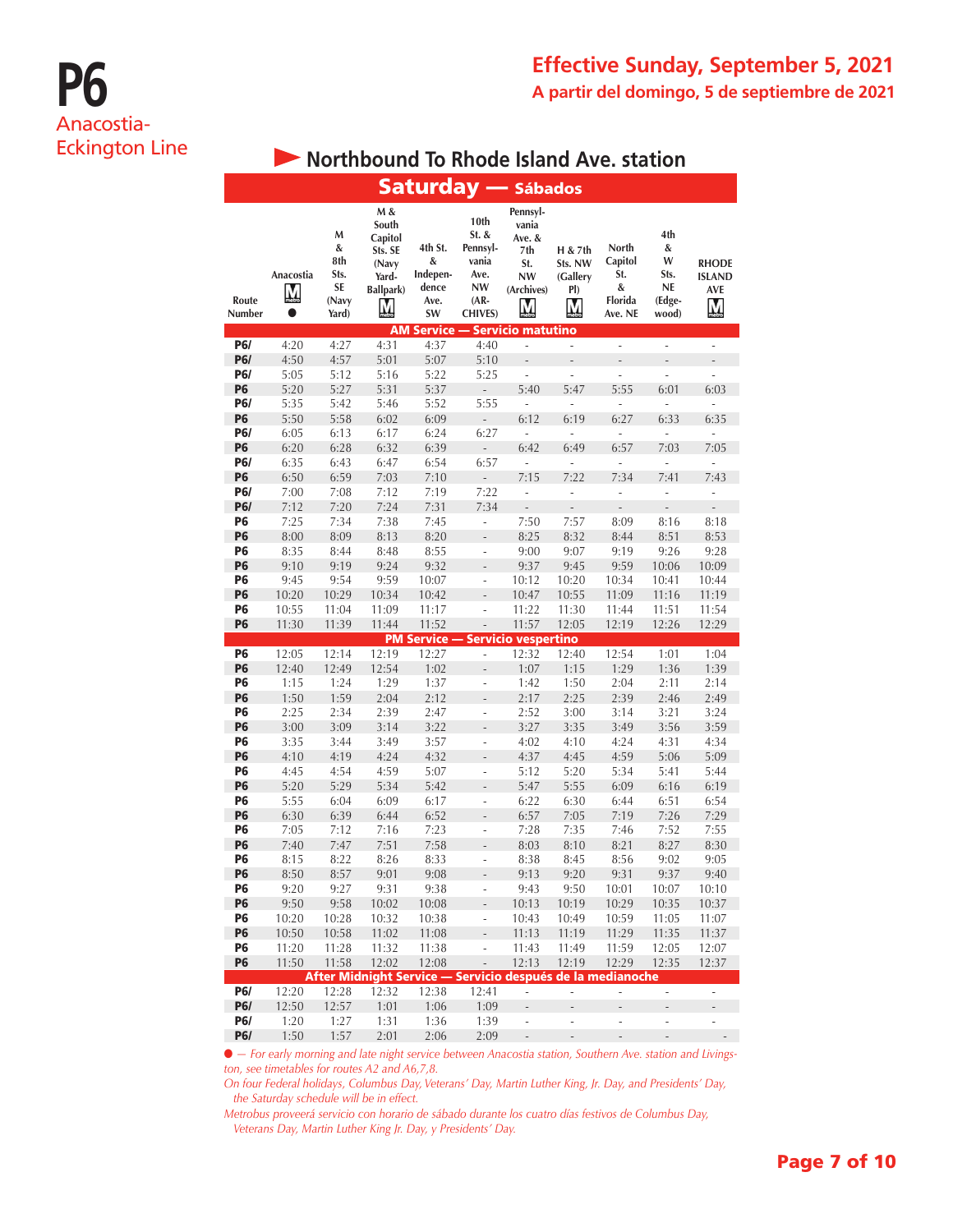|                 |                                    |                                | Southbound To Anacostia station                            |                                        |                                            |                                            |                                           |                                               |                                   |                            |
|-----------------|------------------------------------|--------------------------------|------------------------------------------------------------|----------------------------------------|--------------------------------------------|--------------------------------------------|-------------------------------------------|-----------------------------------------------|-----------------------------------|----------------------------|
|                 |                                    |                                |                                                            |                                        |                                            | <b>Saturday</b> - Sábados                  |                                           |                                               |                                   |                            |
|                 |                                    | 4th                            |                                                            | н<br>&                                 |                                            | Pennsyl-<br>vania<br>Ave. &                |                                           | M<br>&<br>1st Sts.                            |                                   |                            |
| Route           | <b>Rhode</b><br>Island<br>Ave<br>M | &<br>W<br>Sts.<br>NE<br>(Edge- | North<br>Capitol<br>St. &<br>Florida                       | 7th<br>Sts. NW<br>(Gallery<br>PI)<br>M | 10th<br>St. &<br>Pennsyl-<br>vania<br>Ave. | 7th<br>St.<br><b>NW</b><br>(Archives)<br>Μ | 4th St.<br>&<br>Indepen-<br>dence<br>Ave. | SE<br>(Navy<br>Yard-<br><b>Ballpark)</b><br>М | M<br>&<br>9th<br>Sts. SE<br>(Navy | ANA-<br><b>COSTIA</b><br>M |
| Number          |                                    | wood)                          | Ave. NW                                                    |                                        | <b>NW</b>                                  | <b>AM Service - Servicio matutino</b>      | SW                                        |                                               | Yard)                             | $\bullet$                  |
| P6              | $\overline{a}$                     | $\overline{a}$                 | ÷,                                                         | $\frac{1}{2}$                          | 4:04                                       | 4:06                                       | 4:09                                      | 4:17                                          | 4:21                              | 4:26                       |
| <b>P6</b>       |                                    |                                |                                                            |                                        | 4:24                                       | 4:26                                       | 4:29                                      | 4:37                                          | 4:41                              | 4:46                       |
| P6              | ÷,                                 | ÷,                             | ÷,                                                         | ÷,                                     | 4:42                                       | 4:44                                       | 4:47                                      | 4:55                                          | 4:59                              | 5:04                       |
| P6              | L.                                 |                                | L,                                                         |                                        | 5:02                                       | 5:04                                       | 5:07                                      | 5:15                                          | 5:19                              | 5:24                       |
| P6              | L                                  | L                              | $\overline{a}$                                             | $\overline{a}$                         | 5:22                                       | 5:24                                       | 5:27                                      | 5:35                                          | 5:39                              | 5:44                       |
| <b>P6</b>       | 5:20                               | 5:24                           | 5:30                                                       | 5:38                                   |                                            | 5:45                                       | 5:48                                      | 5:56                                          | 6:00                              | 6:05                       |
| P6              | $\overline{a}$                     |                                |                                                            |                                        | 5:58                                       | 6:00                                       | 6:03                                      | 6:11                                          | 6:15                              | 6:20                       |
| P6<br>P6        | 5:50<br>÷,                         | 5:54<br>÷,                     | 6:00                                                       | 6:08<br>Ĭ.                             | $\overline{\phantom{a}}$<br>6:28           | 6:15<br>6:30                               | 6:18<br>6:33                              | 6:26<br>6:41                                  | 6:30<br>6:45                      | 6:35<br>6:50               |
| <b>P6</b>       | 6:20                               | 6:24                           | 6:30                                                       | 6:38                                   |                                            | 6:45                                       | 6:48                                      | 6:56                                          | 7:00                              | 7:05                       |
| Р6              | ÷,                                 | ä,                             | L                                                          |                                        | 6:58                                       | 7:00                                       | 7:03                                      | 7:11                                          | 7:15                              | 7:20                       |
| <b>P6</b>       | 6:50                               | 6:54                           | 7:00                                                       | 7:08                                   |                                            | 7:15                                       | 7:18                                      | 7:26                                          | 7:30                              | 7:35                       |
| P6              | 7:25                               | 7:29                           | 7:35                                                       | 7:43                                   | $\overline{a}$                             | 7:50                                       | 7:53                                      | 8:01                                          | 8:05                              | 8:10                       |
| <b>P6</b>       | 8:00                               | 8:06                           | 8:13                                                       | 8:25                                   | $\overline{a}$                             | 8:33                                       | 8:36                                      | 8:44                                          | 8:49                              | 8:54                       |
| Р6              | 8:35                               | 8:41                           | 8:48                                                       | 9:00                                   | ÷,                                         | 9:08                                       | 9:11                                      | 9:19                                          | 9:24                              | 9:29                       |
| <b>P6</b>       | 9:10                               | 9:16                           | 9:23                                                       | 9:35                                   | $\overline{a}$                             | 9:43                                       | 9:46                                      | 9:54                                          | 9:59                              | 10:04                      |
| P6              | 9:45                               | 9:51                           | 9:58                                                       | 10:10                                  | ÷,                                         | 10:18                                      | 10:21                                     | 10:29                                         | 10:34                             | 10:39                      |
| <b>P6</b>       | 10:20                              | 10:26                          | 10:33                                                      | 10:45                                  | $\overline{a}$                             | 10:53                                      | 10:56                                     | 11:04                                         | 11:09                             | 11:14                      |
| P6<br><b>P6</b> | 10:55<br>11:30                     | 11:01<br>11:36                 | 11:08<br>11:43                                             | 11:20<br>11:55                         | i,<br>$\overline{a}$                       | 11:28<br>12:03                             | 11:31<br>12:06                            | 11:39<br>12:14                                | 11:44<br>12:19                    | 11:49<br>12:24             |
|                 |                                    |                                |                                                            |                                        |                                            | <b>PM Service - Servicio vespertino</b>    |                                           |                                               |                                   |                            |
| P6              | 12:05                              | 12:10                          | 12:18                                                      | 12:31                                  | ÷                                          | 12:40                                      | 12:44                                     | 12:54                                         | 12:59                             | 1:05                       |
| <b>P6</b>       | 12:40                              | 12:45                          | 12:53                                                      | 1:06                                   |                                            | 1:15                                       | 1:19                                      | 1:29                                          | 1:34                              | 1:40                       |
| P6              | 1:15                               | 1:20                           | 1:28                                                       | 1:41                                   | ÷,                                         | 1:50                                       | 1:54                                      | 2:04                                          | 2:09                              | 2:15                       |
| Р6              | 1:50                               | 1:55                           | 2:03                                                       | 2:16                                   | ÷,                                         | 2:25                                       | 2:29                                      | 2:39                                          | 2:44                              | 2:50                       |
| P6              | 2:25                               | 2:30                           | 2:38                                                       | 2:51                                   | i,                                         | 3:00                                       | 3:04                                      | 3:14                                          | 3:19                              | 3:25                       |
| <b>P6</b>       | 3:00                               | 3:05                           | 3:13                                                       | 3:26                                   |                                            | 3:35                                       | 3:39                                      | 3:49                                          | 3:54                              | 4:00                       |
| P6              | 3:35                               | 3:40                           | 3:48                                                       | 4:01                                   | ÷,                                         | 4:10                                       | 4:14                                      | 4:24                                          | 4:29                              | 4:35                       |
| <b>P6</b><br>P6 | 4:10<br>4:45                       | 4:15<br>4:50                   | 4:23<br>4:58                                               | 4:36<br>5:11                           | ÷                                          | 4:45<br>5:20                               | 4:49<br>5:24                              | 4:59<br>5:34                                  | 5:04<br>5:39                      | 5:10<br>5:45               |
| <b>P6</b>       | 5:20                               | 5:25                           | 5:33                                                       | 5:46                                   | ÷,                                         | 5:55                                       | 5:59                                      | 6:09                                          | 6:14                              | 6:20                       |
| P6              | 5:55                               | 6:00                           | 6:08                                                       | 6:21                                   | ÷,                                         | 6:30                                       | 6:34                                      | 6:44                                          | 6:49                              | 6:55                       |
| <b>P6</b>       | 6:30                               | 6:35                           | 6:42                                                       | 6:54                                   |                                            | 7:03                                       | 7:06                                      | 7:15                                          | 7:20                              | 7:26                       |
| Р6              | 7:05                               | 7:10                           | 7:17                                                       | 7:29                                   |                                            | 7:38                                       | 7:41                                      | 7:50                                          | 7:55                              | 8:01                       |
| Р6              | 7:40                               | 7:45                           | 7:52                                                       | 8:04                                   | L,                                         | 8:13                                       | 8:16                                      | 8:25                                          | 8:30                              | 8:36                       |
| Р6              | 8:15                               | 8:20                           | 8:27                                                       | 8:39                                   | $\overline{\phantom{a}}$                   | 8:48                                       | 8:51                                      | 9:00                                          | 9:05                              | 9:11                       |
| <b>P6</b>       | 8:50                               | 8:54                           | 9:00                                                       | 9:10                                   | L,                                         | 9:17                                       | 9:20                                      | 9:28                                          | 9:32                              | 9:38                       |
| P6<br><b>P6</b> | 9:20<br>9:50                       | 9:24<br>9:54                   | 9:30<br>10:00                                              | 9:40<br>10:10                          | ÷,                                         | 9:47<br>10:17                              | 9:50<br>10:20                             | 9:58<br>10:28                                 | 10:02<br>10:32                    | 10:08<br>10:38             |
| <b>P6</b>       | 10:20                              | 10:24                          | 10:30                                                      | 10:40                                  | $\overline{\phantom{0}}$<br>÷,             | 10:47                                      | 10:50                                     | 10:58                                         | 11:02                             | 11:08                      |
| <b>P6</b>       | 10:50                              | 10:54                          | 11:00                                                      | 11:10                                  | $\frac{1}{2}$                              | 11:17                                      | 11:20                                     | 11:28                                         | 11:32                             | 11:38                      |
| <b>P6</b>       | 11:20                              | 11:24                          | 11:30                                                      | 11:40                                  | $\overline{\phantom{m}}$                   | 11:47                                      | 11:50                                     | 11:58                                         | 12:02                             | 12:08                      |
| P <sub>6</sub>  | 11:50                              | 11:54                          | 12:00                                                      | 12:10                                  | ÷,                                         | 12:17                                      | 12:20                                     | 12:28                                         | 12:32                             | 12:38                      |
|                 |                                    |                                | After Midnight Service - Servicio después de la medianoche |                                        |                                            |                                            |                                           |                                               |                                   |                            |
| <b>P6</b>       | ÷,                                 | ÷,                             | ÷,                                                         | ÷,                                     | 12:44                                      | 12:46                                      | 12:49                                     | 12:56                                         | 12:59                             | 1:04                       |
| <b>P6</b>       | $\frac{1}{2}$                      | $\overline{a}$                 | $\overline{a}$                                             | ÷,                                     | 1:14                                       | 1:16                                       | 1:19                                      | 1:26                                          | 1:29                              | 1:34                       |
| <b>P6</b>       | $\overline{a}$                     | L                              | $\overline{a}$                                             | $\overline{a}$                         | 1:44                                       | 1:46                                       | 1:49                                      | 1:56                                          | 1:59                              | 2:04                       |

l *— For early morning and late night service between Anacostia station, Southern Ave. station and Livings-* P6 - - - - 1:44 1:46 1:49 1:56 1:59 2:04*ton, see timetables for routes A2 and A6,7,8.* 

*On four Federal holidays, Columbus Day, Veterans' Day, Martin Luther King, Jr. Day, and Presidents' Day, the Saturday schedule will be in effect.*

*Metrobus proveerá servicio con horario de sábado durante los cuatro días festivos de Columbus Day,* 

*Veterans Day, Martin Luther King Jr. Day, y Presidents' Day.*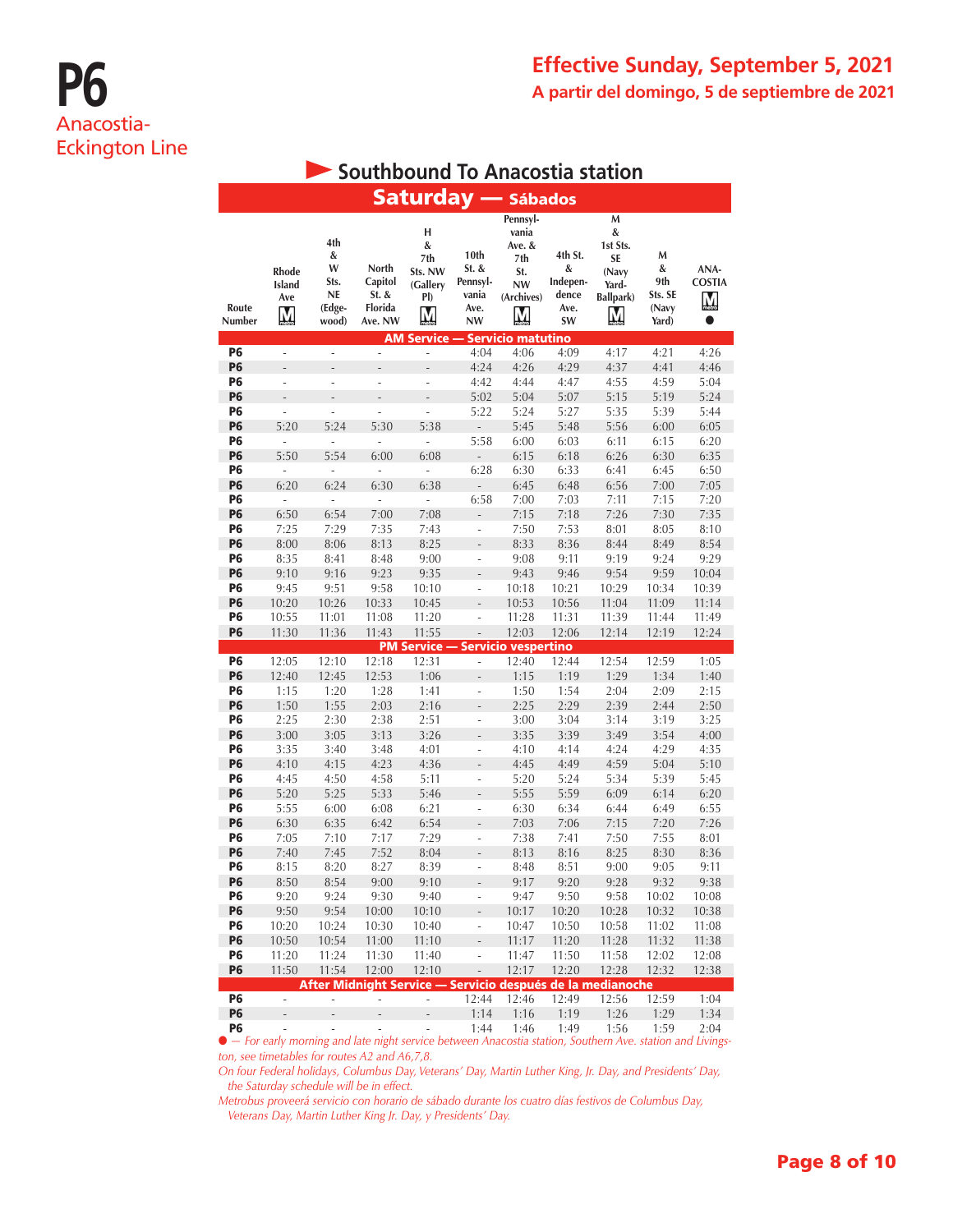# **P6** Anacostia-Eckington Line

|                 |                             |                                               |                                                                        |                                                 |                                                                               | <b>Sunday — Domingos</b>                                                  |                                            |                                                           |                                                       |                                                  |
|-----------------|-----------------------------|-----------------------------------------------|------------------------------------------------------------------------|-------------------------------------------------|-------------------------------------------------------------------------------|---------------------------------------------------------------------------|--------------------------------------------|-----------------------------------------------------------|-------------------------------------------------------|--------------------------------------------------|
| Route<br>Number | Anacostia<br>M<br>$\bullet$ | M<br>&<br>8th<br>Sts.<br>SE<br>(Navy<br>Yard) | M &<br>South<br>Capitol<br>Sts. SE<br>(Navy<br>Yard-<br>Ballpark)<br>M | 4th St.<br>&<br>Indepen-<br>dence<br>Ave.<br>SW | 10th<br>$St.$ &<br>Pennsyl-<br>vania<br>Ave.<br>NW<br>(AR-<br><b>CHIVES</b> ) | Pennsyl-<br>vania<br>Ave. &<br>7th<br>St.<br><b>NW</b><br>(Archives)<br>M | H & 7th<br>Sts. NW<br>(Gallery<br>PI)<br>M | <b>North</b><br>Capitol<br>St.<br>&<br>Florida<br>Ave. NE | 4th<br>&<br>W<br>Sts.<br><b>NE</b><br>(Edge-<br>wood) | <b>RHODE</b><br><b>ISLAND</b><br><b>AVE</b><br>Μ |
| <b>P6/</b>      | 4:20                        | 4:27                                          | 4:31                                                                   | 4:37                                            | 4:41                                                                          | <b>AM Service - Servicio matutino</b><br>÷,                               | ä,                                         | ä,                                                        | ÷,                                                    | ä,                                               |
| <b>P6/</b>      | 4:50                        | 4:57                                          | 5:01                                                                   | 5:07                                            | 5:11                                                                          | $\overline{a}$                                                            |                                            |                                                           |                                                       |                                                  |
| <b>P6/</b>      | 5:05                        | 5:12                                          | 5:16                                                                   | 5:22                                            | 5:26                                                                          | $\overline{a}$                                                            | ÷,                                         | ÷,                                                        | ÷,                                                    | ä,                                               |
| <b>P6/</b>      | 5:20                        | 5:27                                          | 5:31                                                                   | 5:37                                            | 5:41                                                                          | $\overline{a}$                                                            |                                            |                                                           |                                                       |                                                  |
| <b>P6/</b>      | 5:35                        | 5:42                                          | 5:46                                                                   | 5:52                                            | 5:56                                                                          | $\overline{a}$                                                            | L.                                         | J.                                                        | L.                                                    | ä,                                               |
| <b>P6/</b>      | 5:50                        | 5:57                                          | 6:01                                                                   | 6:07                                            | 6:11                                                                          | L,                                                                        |                                            |                                                           |                                                       |                                                  |
| <b>P6/</b>      | 6:05                        | 6:12                                          | 6:16                                                                   | 6:22                                            | 6:26                                                                          | $\overline{a}$                                                            |                                            |                                                           |                                                       | L,                                               |
| <b>P6</b>       | 6:20                        | 6:27                                          | 6:31                                                                   | 6:37                                            | $\overline{a}$                                                                | 6:41                                                                      | 6:48                                       | 6:56                                                      | 7:01                                                  | 7:03                                             |
| <b>P6/</b>      | 6:35                        | 6:42                                          | 6:46                                                                   | 6:52                                            | 6:56                                                                          | ÷,                                                                        | $\frac{1}{2}$                              | ÷                                                         | ÷                                                     | ÷                                                |
| <b>P6</b>       | 6:50                        | 6:57                                          | 7:01                                                                   | 7:07                                            | $\overline{a}$                                                                | 7:11                                                                      | 7:18                                       | 7:26                                                      | 7:31                                                  | 7:33                                             |
| <b>P6/</b>      | 7:00                        | 7:07                                          | 7:11                                                                   | 7:17                                            | 7:21                                                                          | ÷,                                                                        | $\overline{a}$                             | L,                                                        | $\overline{a}$                                        | $\overline{a}$                                   |
| <b>P6/</b>      | 7:12                        | 7:19                                          | 7:23                                                                   | 7:29                                            | 7:33                                                                          |                                                                           |                                            |                                                           |                                                       |                                                  |
| P6              | 7:25                        | 7:32                                          | 7:36                                                                   | 7:42                                            | L,                                                                            | 7:46                                                                      | 7:53                                       | 8:01                                                      | 8:06                                                  | 8:08                                             |
| <b>P6/</b>      | 7:40                        | 7:47                                          | 7:51                                                                   | 7:58                                            | 8:02                                                                          | $\overline{a}$                                                            | $\qquad \qquad \blacksquare$               | $\overline{a}$                                            | $\overline{a}$                                        | $\overline{a}$                                   |
| P6              | 8:00                        | 8:07                                          | 8:11                                                                   | 8:18                                            | $\overline{a}$                                                                | 8:23                                                                      | 8:30                                       | 8:42                                                      | 8:48                                                  | 8:51                                             |
| <b>P6</b>       | 8:35                        | 8:42                                          | 8:46                                                                   | 8:53                                            |                                                                               | 8:58                                                                      | 9:05                                       | 9:17                                                      | 9:23                                                  | 9:26                                             |
| P6              | 9:10                        | 9:17                                          | 9:21                                                                   | 9:28                                            | ä,                                                                            | 9:33                                                                      | 9:40                                       | 9:52                                                      | 9:58                                                  | 10:01                                            |
| <b>P6</b>       | 9:45                        | 9:52                                          | 9:56                                                                   | 10:03                                           | $\overline{a}$                                                                | 10:08                                                                     | 10:15                                      | 10:27                                                     | 10:33                                                 | 10:36                                            |
| P6              | 10:20                       | 10:27                                         | 10:31                                                                  | 10:38                                           | $\frac{1}{2}$                                                                 | 10:43                                                                     | 10:50                                      | 11:02                                                     | 11:08                                                 | 11:11                                            |
| <b>P6</b>       | 10:55                       | 11:02                                         | 11:06                                                                  | 11:13                                           | $\overline{a}$                                                                | 11:18                                                                     | 11:25                                      | 11:37                                                     | 11:43                                                 | 11:46                                            |
| P6              | 11:30                       | 11:38                                         | 11:43                                                                  | 11:51                                           |                                                                               | 11:56<br><b>PM Service - Servicio vespertino</b>                          | 12:04                                      | 12:17                                                     | 12:24                                                 | 12:27                                            |
| <b>P6</b>       | 12:05                       | 12:13                                         | 12:18                                                                  | 12:26                                           | ÷                                                                             | 12:31                                                                     | 12:39                                      | 12:52                                                     | 12:59                                                 | 1:02                                             |
| P6              | 12:40                       | 12:48                                         | 12:53                                                                  | 1:01                                            |                                                                               | 1:06                                                                      | 1:14                                       | 1:27                                                      | 1:34                                                  | 1:37                                             |
| P6              | 1:15                        | 1:23                                          | 1:28                                                                   | 1:36                                            | ÷,                                                                            | 1:41                                                                      | 1:49                                       | 2:02                                                      | 2:09                                                  | 2:12                                             |
| <b>P6</b>       | 1:50                        | 1:58                                          | 2:03                                                                   | 2:11                                            |                                                                               | 2:16                                                                      | 2:24                                       | 2:37                                                      | 2:44                                                  | 2:47                                             |
| P6              | 2:25                        | 2:33                                          | 2:38                                                                   | 2:46                                            | ÷,                                                                            | 2:51                                                                      | 2:59                                       | 3:12                                                      | 3:19                                                  | 3:22                                             |
| P6              | 3:00                        | 3:08                                          | 3:13                                                                   | 3:21                                            | L.                                                                            | 3:26                                                                      | 3:34                                       | 3:47                                                      | 3:54                                                  | 3:57                                             |
| Р6              | 3:35                        | 3:43                                          | 3:48                                                                   | 3:56                                            | ÷,                                                                            | 4:01                                                                      | 4:09                                       | 4:22                                                      | 4:29                                                  | 4:32                                             |
| <b>P6</b>       | 4:10                        | 4:18                                          | 4:23                                                                   | 4:31                                            |                                                                               | 4:36                                                                      | 4:44                                       | 4:57                                                      | 5:04                                                  | 5:07                                             |
| P6              | 4:45                        | 4:53                                          | 4:58                                                                   | 5:06                                            | ä,                                                                            | 5:11                                                                      | 5:19                                       | 5:32                                                      | 5:39                                                  | 5:42                                             |
| <b>P6</b>       | 5:20                        | 5:28                                          | 5:33                                                                   | 5:41                                            | ÷,                                                                            | 5:46                                                                      | 5:54                                       | 6:07                                                      | 6:14                                                  | 6:17                                             |
| P6              | 5:55                        | 6:03                                          | 6:08                                                                   | 6:16                                            | ÷                                                                             | 6:21                                                                      | 6:29                                       | 6:42                                                      | 6:49                                                  | 6:52                                             |
| <b>P6</b>       | 6:30                        | 6:38                                          | 6:42                                                                   | 6:48                                            |                                                                               | 6:52                                                                      | 6:59                                       | 7:09                                                      | 7:16                                                  | 7:19                                             |
| P6              | 7:05                        | 7:13                                          | 7:17                                                                   | 7:23                                            | ä,                                                                            | 7:27                                                                      | 7:34                                       | 7:44                                                      | 7:51                                                  | 7:54                                             |
| <b>P6</b>       | 7:40                        | 7:48                                          | 7:52                                                                   | 7:58                                            |                                                                               | 8:02                                                                      | 8:09                                       | 8:19                                                      | 8:26                                                  | 8:29                                             |
| P6              | 8:15                        | 8:23                                          | 8:27                                                                   | 8:33                                            | ÷                                                                             | 8:37                                                                      | 8:44                                       | 8:54                                                      | 9:01                                                  | 9:04                                             |
| <b>P6</b>       | 8:50                        | 8:57                                          | 9:01                                                                   | 9:08                                            |                                                                               | 9:12                                                                      | 9:19                                       | 9:28                                                      | 9:34                                                  | 9:37                                             |
| Р6              | 9:25                        | 9:32                                          | 9:36                                                                   | 9:43                                            | ÷                                                                             | 9:47                                                                      | 9:54                                       | 10:03                                                     | 10:09                                                 | 10:12                                            |
| P6<br><b>P6</b> | 10:00                       | 10:07                                         | 10:11                                                                  | 10:18                                           | $\frac{1}{2}$                                                                 | 10:22                                                                     | 10:29                                      | 10:38                                                     | 10:44                                                 | 10:47                                            |
| P <sub>6</sub>  | 10:35<br>11:10              | 10:42<br>11:17                                | 10:46                                                                  | 10:53                                           | ÷,                                                                            | 10:57<br>11:31                                                            | 11:04                                      | 11:13<br>11:45                                            | 11:19<br>11:51                                        | 11:22                                            |
| P6              | 11:45                       |                                               | 11:21                                                                  | 11:27<br>12:02                                  | ÷,                                                                            | 12:06                                                                     | 11:37                                      |                                                           |                                                       | 11:53                                            |
|                 |                             | 11:52                                         | 11:56<br>After Midnight Service - Servicio después de la medianoche    |                                                 |                                                                               |                                                                           | 12:12                                      | 12:20                                                     | 12:26                                                 | 12:28                                            |
| <b>P6/</b>      | 12:20                       | 12:27                                         | 12:31                                                                  | 12:37                                           | 12:41                                                                         | i,                                                                        | L,                                         | ÷                                                         | ÷,                                                    | $\overline{\phantom{a}}$                         |
| <b>P6/</b>      | 12:50                       | 12:57                                         | 1:01                                                                   | 1:07                                            | 1:11                                                                          | ÷,                                                                        | $\overline{a}$                             | $\qquad \qquad -$                                         | $\overline{a}$                                        | $\qquad \qquad -$                                |
| P6/             | 1:20                        | 1:27                                          | 1:31                                                                   | 1:37                                            | 1:41                                                                          | l,                                                                        | $\overline{a}$                             | L,                                                        | -                                                     | ÷                                                |
| <b>P6/</b>      | 1:50                        | 1:57                                          | 2:01                                                                   | 2:07                                            | 2:11                                                                          | $\overline{a}$                                                            | $\overline{a}$                             | ÷,                                                        | $\overline{a}$                                        | $\overline{a}$                                   |

**• Northbound To Rhode Island Ave. station** 

l *— For early morning and late night service between Anacostia station, Southern Ave. station and Livingston, see timetables for routes A2 and A6,7,8.*